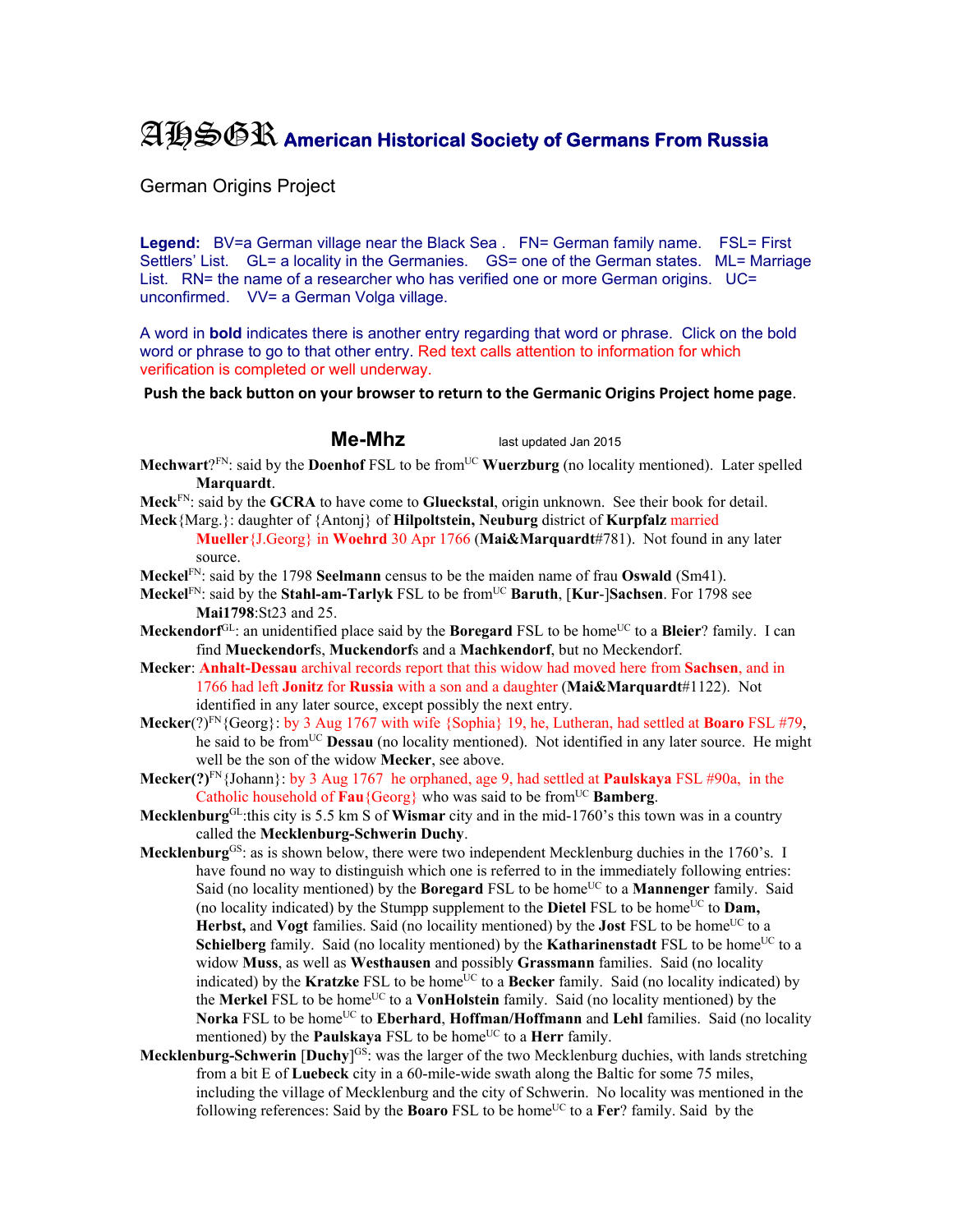**Boregard** FSL to be home<sup>UC</sup> to the **Jensen** families. Said by the **Jost** FSL to be home<sup>UC</sup> to **Hoffmann** and **Schmidt** families. Said by the **Kratzke** FSL to be home<sup>UC</sup> to a **Burmeister** family. Said by the **Reinhard** FSL to be home<sup>UC</sup> to the **Borat**? and **Fromm** families. Said by the **Rosenheim** FSL to be home<sup>UC</sup> to a **Treu** man. Said by the **Schaefer** FSL to be home<sup>UC</sup> frau **Schulz**.

- **Mecklenburg**-**Strelitz**GS: was the smaller of the two Mecklenburg duchies, with lands around and between Neubrandenburg and Neustrelitz, including the village of Strelitz. Said by the **Dobrinka** FSL to be home<sup>UC</sup> to a **Hahn** family.
- **Medard**GL, **Meisenheim**, **Rheinland-Pfalz**: is some 3.5 miles SW of **Meisenheim** city, and proven by **GCRA** to be home to the **Amann** family that went to **Bergstal** and to **Glueckstal** They also believe that this may be the ancestral home<sup>UC</sup> of the **Heyl/Veil** family that went to **Glueckstal**, as well as of the **Maurer**/**Mauerer** family that settled in **Neudorf**. See the **GCRA** book for more.
- **Medebach**<sup>GL</sup>: said by the **Mariental** FSL to be home<sup>UC</sup> to an **Oberlieser** family. There is a Medebach some 33 miles WSW of **Kassel** city.
- **Medeque**<sup>FN</sup>: said by the **Franzosen** FSL to be from<sup>UC</sup> **Derne**?, **Frankreich**. I could not find this family in the 1798 Volga censuses.
- **Meder**{A.M.Catharina}: she married **Baumgaertner**{Andreas}. This couple settled in **Dobrinka** (FSL #25. For a bit more information go to http://cvgs.cuportland.edu/origins/b/baumgaertner\_dobrinka.cfm.
- **Meder**FN: said by the **Holstein** FSL to be fromUC **Langenstein, Sachsen**.
- **Meder**<sup>FN</sup>: said by the **Kamenka** FSL to be from<sup>UC</sup> **Aschaffenburg.**
- **Medernach**, **Luxembourg** [**Duchy**] is 14 miles NNE of **Luxembourg** city, and said by the **Brabander** FSL to be home<sup>UC</sup> to a **Burhoven** family.
- **Medernas, Luxembourg** [Duchy]: an unidentified place said by the **Brabander** FSL to be home<sup>UC</sup> to a **Damplon** family. Most likely this was **Medernach**.
- **Medewitz**: (**Heglein**?{Michael}51 There are 2 small places with this name: one was in **Kursachen** 21 km NNE of Rosslau; one was in **Upper Lusatia**, **Kursachsen** 10 km WSW of **Bautzen** city.
- Mediasch<sup>GL</sup>: see Mednsch.
- **Medinger**FN: said by the 1816 **Glueckstal** census (**KS**:671, 371) to be **Beinstein**, **Waiblingen** [**Amt**], **Wuerttemberg**. Using **FHL**(1,056,989), the **GCRA** verified this origin. See the **GCRA** book for more details.Also spelled **Moedinger**.
- **Mednsch**?GL, [**Siebenbuergen Principality**]: this was **Mediasch**, now Medias, **Romania**, some 224 miles ENE of Novi Sad, **Batschka**, and said by the **Neidermonjou** FSL to be home<sup>UC</sup> to an **Engler** family. Kuhlberg said this was in **Siebenbuergen**?.
- **Medvedickij Krestovyj Buerak**VV, is a Russian name for **Frank**VV**.**
- **Medveditzkoi Krestovoi Buyerak**VV, is a Russian name for **Frank**VV**.**
- **Medwedizki Krestowoi Bujerak**VV, is a Russian name for **Frank**VV**.**
- Meer?<sup>FN</sup>: said by the **Dobrinka** FSL to be from<sup>UC</sup> **Epping, Felzer**(?).
- **Meerfeld**: see **Mehrsfeld**.
- **Meerfelden, Darmstadt**: this probably is **Moerfelden** 10 km NNW of **Darmstadt** city centre and was said to be home<sup>UC</sup> to **Stahl**{J.Heinrich} who married **Pfeister**{A.Maria} in **Friedberg** 9 April 1766 (**Mai&Marquardt**#307).
- **Meerholz**GL, **Isenburg**-**Meerholz County**: the town was the seat of the County. The town was just SW of **Gelnhausen** city and has long since been absorbed as a suburb or neighberhood into **Gelnhausen** city.
- **[Isenburg-]Meerholz** [County]: was said (no locality mentioned) by the **Reinwald** FSL to be home<sup>UC</sup> to the **Wilhelm** family.
- **Megen**<sup>GL</sup>, **Holland**: is 24 miles SSE of **Amersfoort**, and said by the **Katharinenstadt** FSL to be home<sup>UC</sup> to a **Alstfoerst** family.
- **Meggerdorf**, **Holstein**: is 28 miles W of **Kiel** city. Gerhard Lang and Dona Reeves Marquardt proved that the **Schwin**/**Schwien** who later settled in Holstein near the Volga was here at least as early as 1763.
- **Mehfelder**<sup>FN</sup>: said by the **Leitsinger** FSL to be from<sup>UC</sup> **Pikotn**?, **Bamberg** [**Bishopric**]. I could not find this family in the 1798 Volga censuses.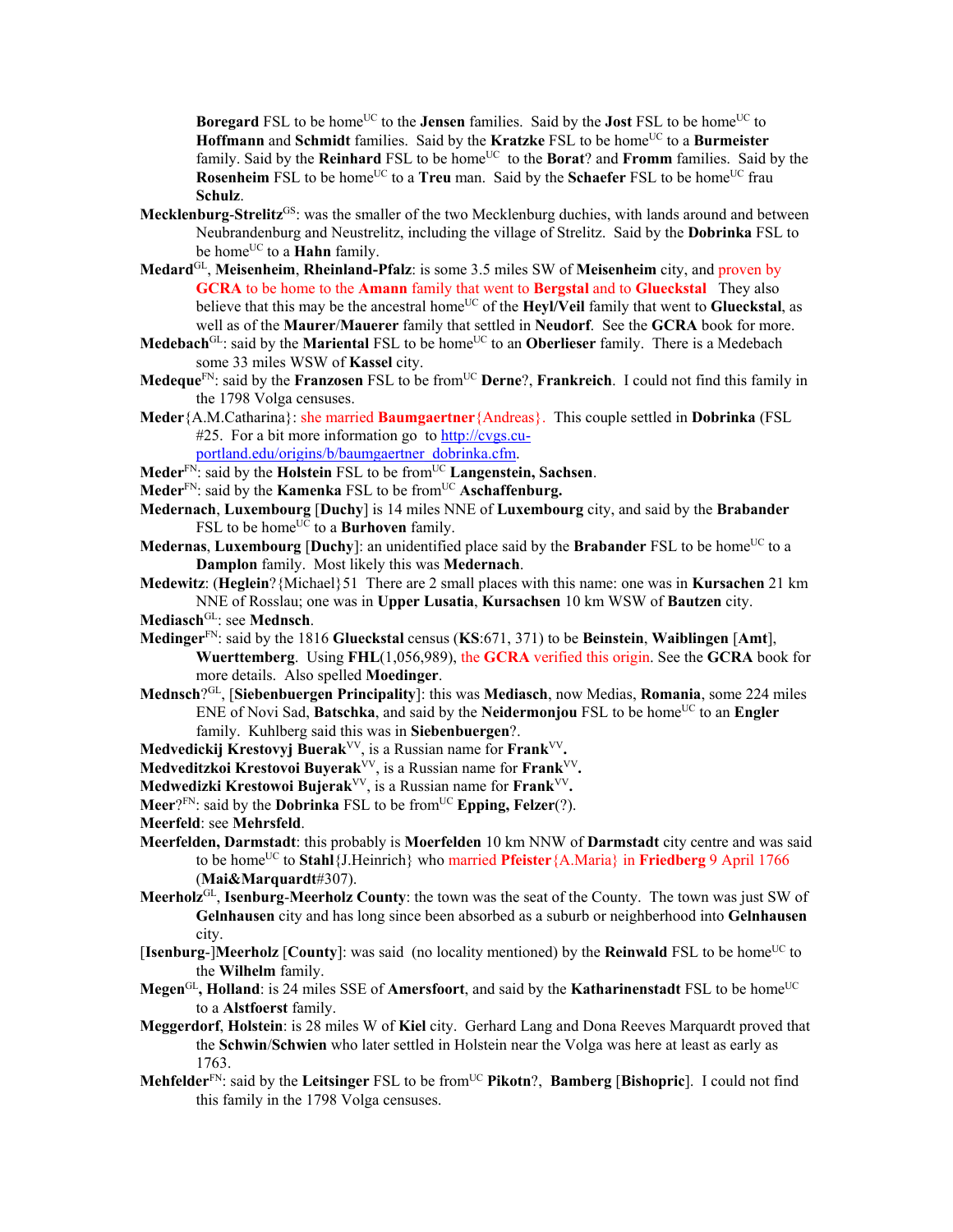- **Mehl**<sup>FN</sup>: said by the **Reinhard** FSL to be from<sup>UC</sup> Guestrow, **Mecklenburg**[-Schwerin Duchy]. For 1790 and 1798 see **Mai1798**:Mv2386, Rh11, Bo32, En41).
- **Mehl** FN: By 12 May 1767 with wife {A.Margaretha}, **Mehl**{Caspar} had settled at **Straub** FSL #20, he said to be fromUC **Grossrechtenbah**, **Nassau**-**Weilburg** [**Principality**].I did not find them or any descendants in **Mai1798**.
- **Mehlbach**<sup>GL</sup>: an unidentified place said by a **Friedberg** ML to be home<sup>UC</sup> to a **Nicodemus** woman who married in 1766 a **Wetter** man; by 1767 the couple was in **Kukkus** (**Mai&Marquardt**#348). There is a Mehlbach some 33 miles W of **Mannheim**, in the **Rhineland-Palatinate**.
- **Mehlberger**<sup>FN</sup>{Michael}: said (no locality mentioned) by the **Degott** FSL to be from<sup>UC</sup> **Saulcet dr. Allier**, **Lothringen**. I could not find this family in the 1798 Volga censuses.
- **Mehlhaf**<sup>EN</sup>: both the 1816 **Kassel** census (#79) and **KS**:371 said this family came from<sup>UC</sup> **Eppingen**, **Sinsheim** [**Amt**], **Baden**. Using **FHL**#1,189,091-2, the **GCRA** verified this origin. See their book for more.
- **Mehlhorn**FN: said by the **Reinhard** FSL to be fromUC **Auerbach**, [**Kur**-]**Sachsen**. For 1798 see **Mai1798**:Rh24.
- **Melhorn**FN: the wife was said by the **Reinhard** FSL to be fromUC **Muenchen**, [**Kurbayern**].

**Mehling**FN: said by the 1798 **Norka** census to be the maiden name of frau **Schaefer**{J.Heinrich} (**Mai1798**:Nr198).

- **Mehling**FN: said by the **Walter** FSL to be fromUC **Poleng**, **Durlach principality**.
- **Mehlis**, [**Kursachsen**]: is 3 miles N of **Suhl** city, and was said by the **Grimm** FSL to be home<sup>UC</sup> **Schott** and possibly **Berger** families. Said by the **Phillipsfeld** FSL to home<sup>UC</sup> to a **Anshuetz** family; Kuhlberg said this was in **Sachsen**.
- **Mehm/Mem/Mehn**FN{Peter}: of UC**Gros Auheim** married **Walther**{A.Maria} in **Buedingen** 25 Apr 1766 (**Mai&Marquardt**#593). Not found in **Kulberg** or **T**. **KS**162 has **Mehn**. By 20 Aug 1767 this couple had settled at **Pfeiffer** FSL #64, he said [evidently mistakenly] to have from<sup>UC</sup> **Hannover**. Later spelled **Mem**? (**Mai1798**:Pf92). **KS**145 says both bride and groom came from near the city of **Hanau** (**Mai&Marquardt**#593). No later information found.
- **Mehmels, Kurmainz**[sic?]: said by the **Seelmann** FSL to be home<sup>UC</sup> to a **Hammer** family. The only Mehmels I can find is 8 km NW of **Meningen** city and was then in either **Eisenach Duchy** or **Memingen** Duchy, not in **Kurmainz**.
- **Mehn**FN: see **Mehm**.
- **Mehner**?FN: said by the **Neidermonjou** FSL to be fromUC **Sterzhausen**?with a **Heinrich** orphan girl in the household. I could not find the **Mehner** family in the 1798 censuses.
- **Mehrenberg**<sup>GL</sup>: said by a **Friedberg** ML to be home<sup>UC</sup> to a **Schmidt** woman who married in 1766 a **Laub** man from **Niederohm** (**Mai&Marquardt**#313). See **Merenberg**.
- **Mehringer**FN: see **Meringer**.
- **Mehrlein**FN: see **Helmlein** and **Merlein**.
- **Mehrsfeld, Pfalz**: said by a **Friedberg** ML to be home<sup>UC</sup> to **Orsit**{Heinrich} who married **Becker**{A.Elisabetha} on 22 April 1766 (**Mai&Marquardt**#32). I could not find a Mehrsfeld, but there is a **Meerfeld** 24 miles NNE of **Trier** city, and which indeed was then in the Pfalz as a geographical region but which in terms of political geography was a part of **Kurtrier**, not **Kurpfalz**.
- **Mei**: filed amongst the **Mai**.
- Meibach<sup>FN</sup>: said by the **Preuss** FSL to be from<sup>UC</sup> **Pfafenmoisbakh/Pfaffenwiesbach**(?), **Kurmainz. Meibeier**FN: said by the **Herzog** FSL to be fromUC **Augsburg,** [**Kur**-]**Bayern**.
- **Meiches**, {**Hessen-Darmstadt Landgraviate**}: is some14 miles WSW of **Schlitz** city and was in the Felda Jurisdiction, Hessen-Darmstadt Duchy. Said by KS136 to be home<sup>UC</sup> to **Horst**{Christian} who mar ried **Maus**{Frederica}.
- **Meiches**GL: see **Mengers** and **Schlitz**.
- **Meidinger**FN: both the 1858 **Kassel** census (#235, 236) and **KS**:371 said this family came from **Neipperg**, **Brackenheim** [**Amt**], **Wuerttemberg**. Using **FHL**#1,184,764 the **GCRA** proved this origin. See their book for more.
- **Meier**FN, **Mayer**, **Maier**, and **Meyer**, follow, interspersed.
- **Maier** FN {Anna Maria}: said by the 1798 **Anton** census to be the maiden name of frau **Kraut**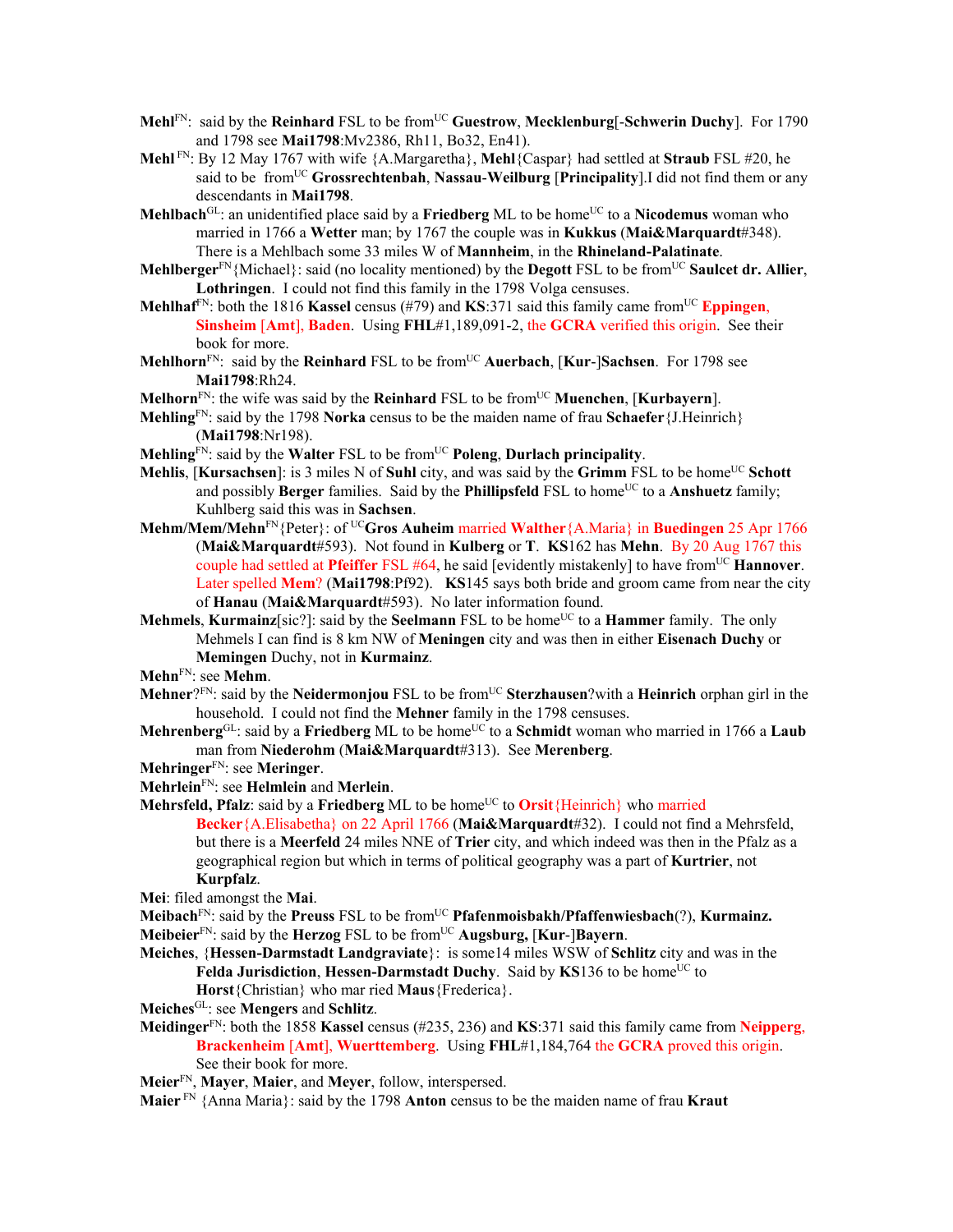(**Mai1798**:An19).

- **Meier/Meier**FN{Johannes Jr.}: of Reformed faith fromUC **Baden-Durlach Margraviate** arrived at **Schleswig city, Schleswig Royal Duchy** in July 1761. With his Lutheran wife {Magdalena} and son, in April 1765 he requested permission to leave **Denmark** (**EEE** p.523). By March 1766 they had settled in **Balzer** FSL #21 which said he was from<sup>UC</sup> **Schweiz**. Spelled **Maier** in 1798 (**Mai1798**:Bz39, 81).
- **Meier**FN: listed in the **Bergdorf** 1816 census (**KS**:659, 371) without origin. Earliest origin proved by GCRA using **FHL**(1,475,250) was a fortress called Bertholdsdorf or Bertholdshoefe on the eastern edge of **Schwenningen**, with the next generation moving to **Gaechingen**, **Urach** [**Amt**]. Using **FHL**(1054,332) they traced the next generation to **Ludwigsburg** from whence members of the family went to Russia. All three places were in **Wuerttemberg**. For more detail see the **GCRA** book.
- **Meier** FN{Dorothea}: given as the maiden name of frau **Gottlieber** by the **Boaro** FSL.
- **Meier**FN{Heinrich,FranzJoseph}: according to the **Boaro** FSL they were step-sons of a **Gottlieber** man who was from<sup>UC</sup> Clausthal(?). For 1798 see Mai1798:Mn4.
- **Meier**<sup>FN</sup>: said by the **Boregard** FSL to be from<sup>UC</sup> **Hendendein**?.
- **Meier**FN: said by the **Brabander** FSL to be fromUC **Trochtelfingen**, **Fuerstenberg**? [**Principality**], **Schwaben**.
- **Meyer**{Catharina E.}: married **Brandecker**{Anton} in **Rosslau** on 27 May 1766 (**Mai&Marquardt**#990, **KS**123). **KS**145 has {Katharina E.}. **Brandecker** arrived single(!) in **Russia** 15 Sept. 1766, said to be fromUC **Hungary** (**Kulberg**5966). Later he (alone) took transport from **Oranienbaum** to the **Volga** (**T**6710). By August 1767 he, with a new young wife, had settled in **Brabander** FSL #46 which said he was from<sup>UC</sup> **Oberndorf**, **Oberentrecht**(?). Not found in any later source.
- **Meyer**<sup>FN</sup>: said by the Stumpp supplement to the **Dietel** FSL to be from<sup>UC</sup> **Wuerttemberg** (no locality indicated). In 1798 spelled **Maier** (**Mai1798**:Dt46).
- **Meier**FN: said by the **Dobrinka** FSL to be fromUC **Darabach**(?), **Oesterreich**.
- **Meier**FN: said by the **Dobrinka** FSL to be fromUC **Rostock, Mecklenburg**. Later spelled **Maier** (**Mai1798**:Db10, Mv445, Dr4, Mv457, Gm37).
- **Meier**<sup>FN</sup>: said by the **Doenhof** FSL to be from<sup>UC</sup> **Wuerttemberg** (no locality mentioned). Later spelled **Maier**.
- **Meier**{Johann}<sup>FN</sup>: said by the **Dreispitz** FSL to be from<sup>UC</sup> **Foffelhof**? Wittenberg. In 1798 the family name was spelled **Maier** (**Mai1798**:Dr31). **Gerhard Lang** proved the wife was the d/o **Beisel**{Friedrich Jacob} (dr5) and married in **Sulzfeld**; he also proved Johannes' birth in 1732 in **Pfaffenhofen**, and that he lived for a time in **Friedrichsanbau** on the way to **Dreispitz**.
- **Meier**{Valentin}FN: said by the **Dreispitz** FSL to be fromUC **Pfaffenhofen**, **Wuerttemberg**. **George Lang** says he was born in 1696, but also said he died before 1761 which is not correct – he died after 1768.
- **Meier/Meyer/Maier**FN{G.Friedrich}: Lutheran, a possible son of {J.Michael} from Rohrbach, Heidelberg Amt, Kurpfalz arrived at Schleswig city, Schleswig Royal Duchy in May 1761. In May 1763 with wife {Helena Sibilla Catharina} he was released from Denmark (EEE p.522). By July 1765 had settled in **Fischer** FSL #19 which said he was fromUC **Heidelberg**, **Kurpfalz**. The family name was spelled **Maier** in 1798 (**Mai1798**:Fs17).
- Meier/Meyer<sup>FN</sup>{J.Michael Jr/Alicher}: son of {J.Michael Sr} from<sup>UC</sup> **Rohrbach, Heidelberg Amt, Kurpfalz** arrived at **Schleswig city, Schleswig Royal Duchy** in May 176l. In May 1763 with wife{M.Elisabeth} he was released by Denmark (**EEE** p.520-521). By July 1765 they had settled in **Fischer** FSL #6 which said he was from<sup>UC</sup> **Rohrbach**, **Kurpfalz**. The family name was spelled **Maier** in 1798 (**Mai1798**:Fs9,24).
- **Meier/Meyer**FN{J.Michael Sr/Alicher}: left Rohrbach, Heidelburg Amt, Kurpfalz arrived at Schleswig city, Schleswig Royal Duchy in May 1761. In June 1763 with wife {A.Maria} and 4 children he received permission to leave **Denmark** (**EEE** p.523). By July 1765 they had settled in **Fischer** FSL #5 which said he was from<sup>UC</sup> Rohrbach, Kurpfalz.
- **Meier**{Christian}FN: listed by the 1816 **Glueckstal** census (**KS**:672, 676) with no origin; but **KS**:371 said they came fromUC **Hindlingen**, **Altkirch** [**Amt**], **Elsass**. However, using **FHL**(1,457,485), the **GCRA** proved origin in **Pfaeffingen**, **Tuebingen** [**Amt**], **Wuerttemberg**. See the **GCRA** book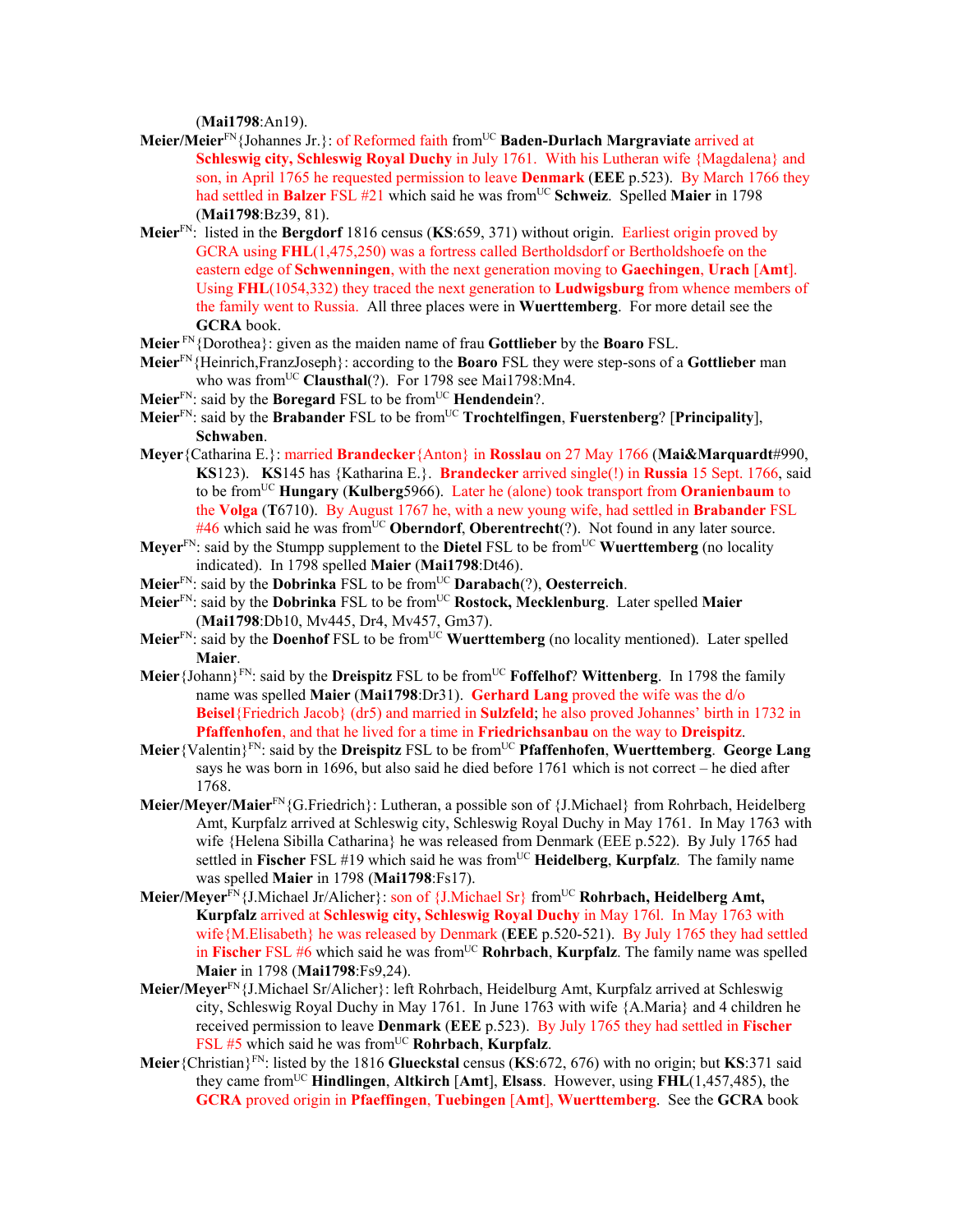for more details.

- **Meier**{Georg}FN: listed by the 1816 **Glueckstal** census (**KS**:671) with no origin, but **KS**:364 (mistakenly saying he (**Maier**) went to Alexanderhilf, Odessa instead of **Glueckstal**) says he came from **Tuebingen**, [**Tuebingen Amt**], **Wuerttemberg**. Using **FHL**(1,457,393 and 1,457,388), the **GCRA** proved origin in **Tuebingen**, **Tuebingen** [**Amt**], **Wuerttemberg**. See the **GCRA** book for more details.
- **Meier**{Jakob}FN: died in **Glueckstal** and said to be fromUC **Helmlingen**, **Baden**; but the **GCRA** found no record of him in **Helmlingen**, near **Buehl**; see their book for a bit more detail.
- **Meier**{Jakob, Christian, Georg}<sup>FN</sup>: said by the 1816 **Glueckstal** census (**KS**:672, 676, 363) to be from<sup>UC</sup> **Hindlingen**, **Altkirch** [**Amt**], **Elsass**. However, using **FHL**(1,569,074-5, and 1,569,082), the **GCRA** proved origin in **Reutlingen**, **Reutlingen** [**Amt**], **Wuerttemberg**. See the **GCRA** book for more details.
- **Maier**{Michael}: this family was in **Glueckstal** for a time and were said by **KS**:364 to be from **Moessingen**, **Rottenburg** [**Amt**], **Tuebingen** [**Oberamt**], **Wuerttemberg**. This origin was proved by the **GCRA** using **FHL** 1,457,467; see their book for detail.
- **Meyer**{Johannes}: Lutheran from UC **Wuerttemberg** arrived at **Schleswig city, Schleswig Royal Duchy** in May 1761. With wife and 2 adult daughters, in May 1765 he requested permission to leave **Denmark**. By 1775 they had settled in **Grimm** (1775 census #60) (**EEE** p.524). In 1798 a married daughter was at **Grimm** #51 (**Mai1798**:Gm51).
- **Maier**{Elizabeth}: maiden name of frau **Rome** of **Herzog** (**Mai1798**:Hr22). See **de Rome**.
- **Mayer**{A.Margaretha}: baptized in 1717, first married **Gerber**{Martin}, had at least 8 children before **Gerber** died before 1766. Second married **Gerstner**{Joseph} and settled at **Herzog** FSL #15.
- **Meyer** {M.Elisabetha}: from<sup>UC</sup> **Reicheim** she married in **Buedingen** 25 April 1766 **Buchsbaum**{Johannes} (**Mai&Marquardt**#585). On 31 July 1766 they arrived in Russia (**Kulberg**2853). Not found in **T**. By 7 July 1767 they had settled in **Holstein** FSL #38, which said she was from<sup>UC</sup> **Reichelsheim**, **Erbach** [County]. **KS**123 says she was from<sup>UC</sup> **Reichelsheim**, although he was not certain whether it was the one that belonged to **Friedberg Imperial City** or the one that belonged to **Erbach County**.
- **Meier**<sup>FN</sup>: said by the **Husaren** FSL to be from<sup>UC</sup> **Mannheim**, [**Kurpfalz**].
- **Meier**FN{Friedrich}: said by the **Jost** FSL #13 to be fromUC **Wert**?, **Nuernberg**.
- **Meyer/Meier**{J.Christoph}: in **Rosslau** 9 May 1766 married **Goldhorn**{M.Elisabeth} (**Mai&Marquardt**#968 & **KS**145). The **Jost** FSL #57 says this **Meier** man was fromUC **Lindenau**, [**Kur**-]**Sachsen**.
- **Meier**FN{Johanna Louisa}: said by the **Jost** FSL#76a to be a widow, betrothed to Herr **Brenner**, living in his household.
- **Meyer**{A.Rosina}: married **Rattel**{Johannes} in **Luebeck** 25 April 1766 (**Mai&Marquardt**#147 & **KS**149). Not found in **Kulberg**. She probably soon died because before 1766 was out **Ratel**{Johannes} left **Oranienbaum, Russia** with wife {Catharina} and (**T**5811-5812).
- **Meier**FN: said by the **Kamenka** FSL to be fromUC **Frankfurt-am-Main.**
- **Mayer**{?}FN: said by **KS**:369 to be have goneUC to **Kassel** fromUC **Brackenheim**GL, **Heilbronn** [**Oberamt**], **Wuerttemberg**, but the **GCRA** could find no record of any such family in **Kassel** at any time.
- **Maier**{Heinrich}FN: listed in the 1858 **Kassel** census (#192), but the **GCRA** could find no origin for them; see their book for more detail.
- **Meier**/**Maier**{J.Adam, J.Georg, J.Konrad, Jakob} FN: listed by the 1816 **Kassel** census (#50), the 1858 census (#150, 248), and **KS**:364 & 371 without origin. Using **FHL**#1,336,611, 1,1882,595, 1,833,189, and 1,884,075 the **GCRA** proved origin in **Adersbach**, **Sinsheim** [**Amt**], **Baden**, although the family had moved to **Ehrstaedt**, **Sinsheim** [**Amt**], **Baden** before immigrating to Russia. For frau **Meier**{Adam} see **Ziegler**. See the **GCRA** book for more.
- **Maier**{J.Georg}FN: listed by the 1858 **Kassel** census (#168, 169) without origin. See the **GCRA** book under **Benz**{Johannes} for a bit more.
- **Meier**{Peter}FN: listed by the 1816 **Kassel** census (#31), the 1858 census (#149) and **KS**:364 and 371 without origin. Using **FHL**#247,603, the **GCRA** proved origin in **Goecklingen**, **Landau** [**Amt**], **Rheinpfalz**.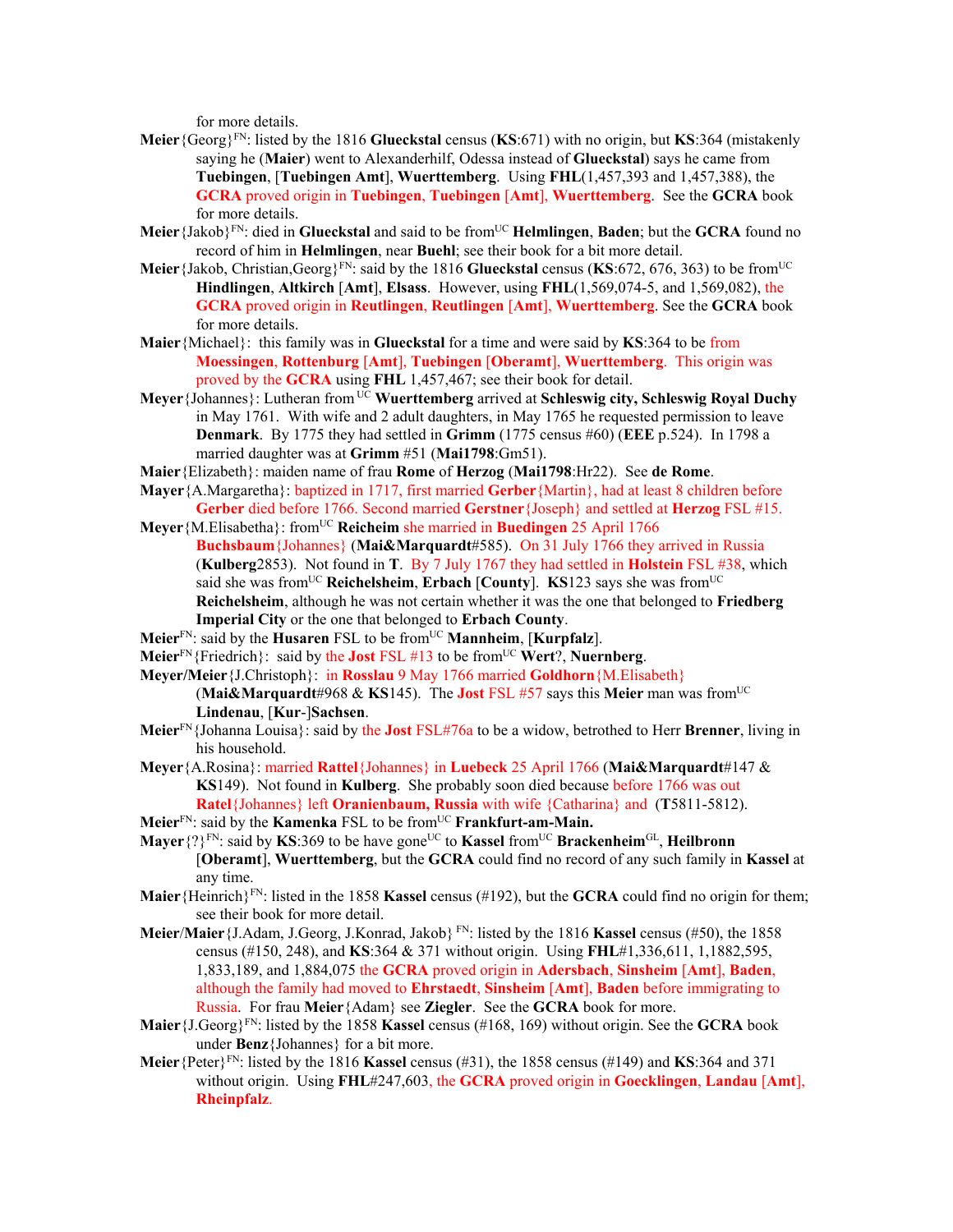- **Meier**FN: the **Katharinenstadt** FSL says this orphan was living with a **Spiss** family from **Bayreuth**.
- **Meier**<sup>FN</sup>: said by the **Katharinenstadt** FSL to be from<sup>UC</sup> **Manzenburg**(?).
- **Meyer/Maier**{J.Adam}: a **Luebeck** ML says he married **Heil**{Elisabeth} 3 Oct 1765
	- (**Mai&Marquardt**#21). **KS**145 has the year wrong: 1766). Not found in **Kulberg**. Later in 1766{Adam & Elisabeth} with 2 children took ship in **Oranienbaum** for the **Volga** on which trip another son was born (**T**1257-1261). By 27 Aug 1766 this couple with one infant had settled at **Katharinenstadt** FSL #31, he said to be from **Nassau-Usingen (**no locality mentioned). Later spelled **Maier** (**Mai1798**:Ka6).
- **Meier**<sup>FN</sup>: said by the **Katharinenstadt** FSL to be from<sup>UC</sup> **Worms**.
- **Meier**FN: said by the **Kautz** FSL to be fromUC **Hasslock/Hassloch**, **Kurpfalz.**
- **Meier**FN: said by the **Krasnoyar** FSL to be fromUC **Laubach.** Also spelled **Maier**.
- **Meier**FN: said by the **Krasnoyar** FSL to be fromUC **Nidda, Darmstadt**. Also spelled **Maier**.
- **Meier**{Johann}: **Kulberg**66 said he was single from **Velen** and actually went to **Saratov** having earlier declared for **Livonia**. Not in **T** nor in any published FSL.
- **Meier**{Sebastian+w+4c}: **Kulberg**137 said they were Catholics fromUC **Minburg**. They were listed in **T2738-42.** The **Katharinenstadt** FSL  $(\#307)$  said he was from<sup>UC</sup> **Manzenburg**(?) with wife Wenson{Elisabeth} along with her son {J.Jost}.
- Meier<sup>FN</sup>: said by the Louis FSL to be from<sup>UC</sup> Bitsch, Lothringen. In 1798 the family name was sometimes spelled **Maier** (**Mai1798**:Ls7).
- **Meier**(Heinrich): said by the Recruiter Beauregard's list to have been fromUC **Orb**, [**Kurmainz**] and to have moved to **Luzern** in 1768 (**Lk**66), which would make this couple a **Luzern** first settler couple. A **Maier** son may have moved in 1782 from **Luzern** to **Wittmann** (**Mai1798**:Mv1606, Wm28).
- **Meier**{Wilhelm}: listed as an orphan living in a **Griesbach** household from **Sogerheim**? in the Recruiter Beauregard's list (**Lk**45a). For 1767 see **T**4852-4854. As **Maier** he probably left **Luzern** for **Wittmann** in 1782 (**Mai1798**:Mv1606, Wm28?). He is found in no FSL and no earlier colony is indicated; so was likely one of **Luzern**'s first settlers.
- **Meier**FN: said by the **Mariental** FSL to be fromUC **Hohenburg**. The name was later spelled **Maier** and his wife's maiden name was given as **Koernmeier** (**Mai1798**:Mt53).
- **Meier**FN: said by the **Mariental** FSL to be fromUC **Straubing,** [**Kur**-]**Bayern**. The family name was later spelled **Maier** (**Mai1798**:Mt70).
- **Meier**<sup>FN</sup>: said by the **Mueller** FSL to be from<sup>UC</sup> **Wall**. The Kuhlberg list gives the state as *Isenburg*.
- **Meier**FN{Gottfried}: said (no locality mentioned) by the **Neidermonjou** FSL to be fromUC [**Kur**-]**Sachsen**. **Meier**FN{Kaspar}: said by the **Neidermonjou** FSL to be fromUC **Orbach**.
- **Maier**FN{Katharina}: said by the1798 **Neidermonjou** census to be the maiden name of frau **Beitnitz**.
- **Meier**FN{Michael}: said by the **Neidermonjou** FSL to be fromUC **Nuernberg**.
- **Meier**{Johannes}FN: said by the 1816 **Neudorf** census (#112) to have come fromUC **Walddorf**, **Tuebingen** [**Amt**], **Wuerttemberg**. Also spelled **Maier**. See the **GCRA** book for a bit more.
- **Meier**{Maria}: listed in the 1816 **Neudorf** census (#70) along with her widowed, remarried mother, Eva (**Walter**) (**Meier**)**Lippert**. The **GCRA** says the death reports of both women indicate birth in an unidentified place called **Roth**, **Wuerttemberg**. See the **GCRA** book under all three family names for more.
- **Maier**{Michael}FN: said by KS:364 to have come from **Groetzingen**, **Nuertingen** [**Amt**], **Wuerttemberg** and to be in the 1816 **Neudorf** census (#112). The **GCRA** says this man was not in **Neudorf**.
- **Maier**{Michael}<sup>FN</sup>: listed by the 1858 **Neudorf** census (#244) without origin and said by **KS**:364 to be from **Moessingen**, **Tuebingen** [**Amt**], **Wuerttemberg**. Using **FHL**#1457,467, the **GCRA** proved this origin. See their book for more. Also spelled **Mayer**.
- **Meier**{Elizabeta}FN: said by the **Norka** FSL to be a daughter of Martin Meier living in the **Dick** household.
- **Meier/Maier/Meyer**{Martin/H.Martin}FN: said by the **Norka** FSL #211 to be fromUC **Hanau** [**County**] (no locality mentioned). Spelled **Maier** in 1788 and 1798 (**Mai1798**:Mv1935, Mv1936 and Hk11). The **Buedingen** ML says **Meyer**{H.Martin} married **Schlinckenfing**{Catharina} 13 June 1766 (**Mai&Marquardt**#374).
- **Meyer**{Eva Dorothea}: married **Helde**{J.August} in **Rosslau** 6 April 1766 (**Mai&Marquardt**#905). **KS**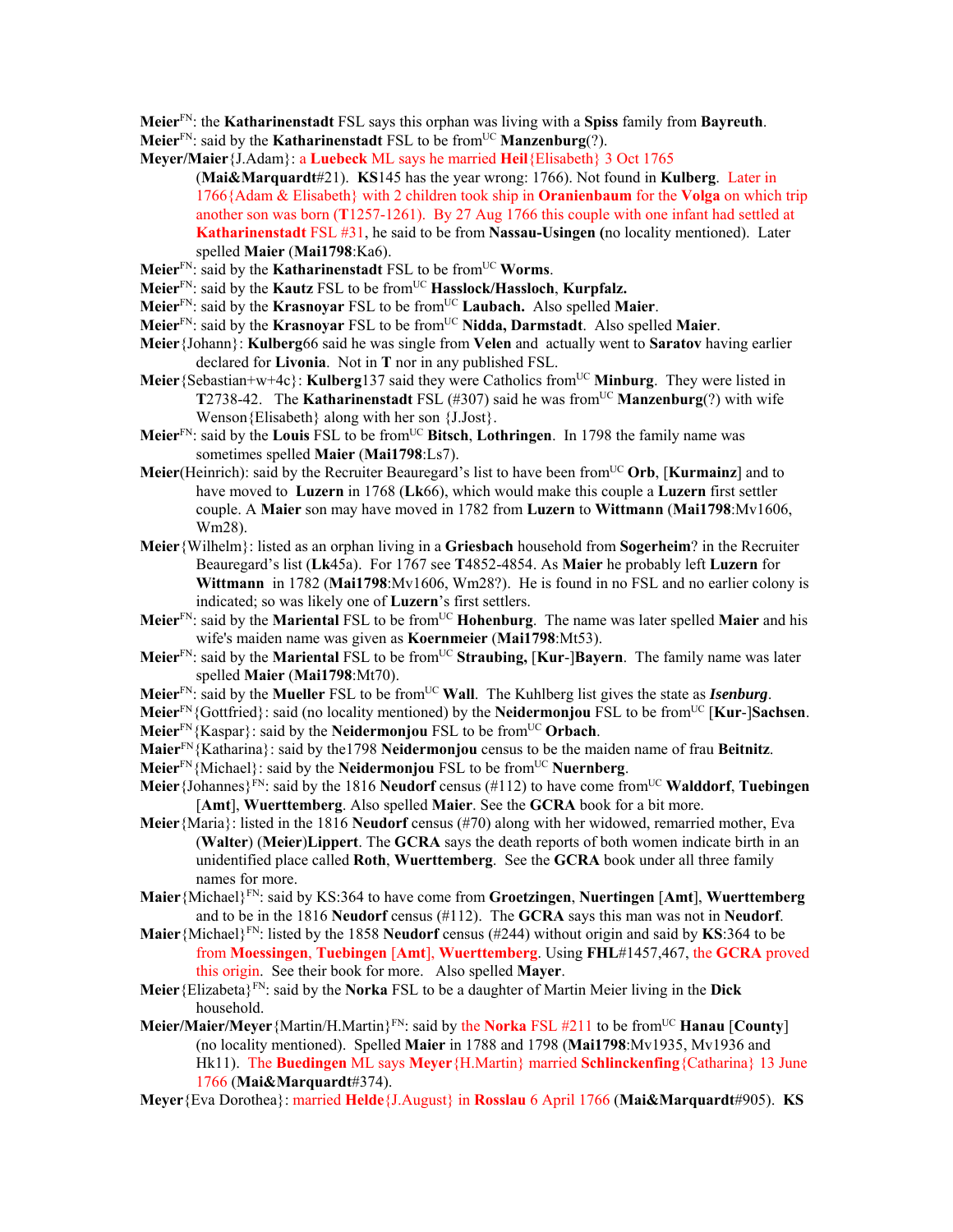consistently has the wrong year: 1765. **KS**134 has **Helde**. **KS**135 has **Holde**. Not found in **Kulberg** or in **T**. By 3 Aug 1767 **Golde** and {Eva} had settled at **Orlovskaja** FSL #13, he said to be from **Schmiedeberg**.

**Meier**<sup>FN</sup>: said by the **Paulskaya** FSL to be from<sup>UC</sup> **Binningen**?.

- **Meier**FN: said by the **Paulskaya** FSL to be fromUC **Dansenberg**?, **Pflaz**.
- **Meier**FN: said by the **Paulskaya** FSL to be fromUC **Grossen Buseck**.
- Meier<sup>FN</sup>: said by the **Paulskaya** FSL to be from<sup>UC</sup> Wien.
- **Meier**FN: said by the **Preuss** FSL to be fromUC **Winzenheim, Alsace.** Also spelled **Maier.**
- **Maier**{Michael}FN: said by the 1798 census to have come from **Rosenfeld** (**Mai1798:**Bo5), but I could not find him in the **Rosenfeld** FSL.
- **Meier**{Christoph}FN: said by the **Rothammel** FSL to be fromUC **Strassburg**, **Alsace**.
- **Meier**{Christoph}FN: said by the **Schaefer** FSL to be fromUC **Oppeln**?, [**Kur**-]**Sachsen**. He may well have died prior to the 1798 Volga censuses.
- **Maier**FN: said by the 1798 **Schuck** census to be the maiden name for frau **Krieger** (**Mai1798**:Su2).
- **Maier** FN: said by the1798 **Mariental** census to be the maiden name of frau **Kostnitz (Mai1798**:Mt73) who was said (no locality mentioned) by the **Schulz** FSL to be from<sup>UC</sup> **Kurpfalz** (sz12).
- **Maier**{Philipp}: no earlier colony is mentioned for him; his recent widow was in **Schaffhausen** in 1798 (**Mai1798**:Sh47); so he may have been among the **Schaffhausen** first settlers.
- **Maier**FN: said by the 1798 **Schulz** census to be the maiden name of frau **Kosnitz**.
- **Meier** FN: said by the **Seelmann** FSL to be fromUC **Birk**. I did not find them or any descendants in **Mai1798**. For a possible 1767 entry see **T**869?
- **Meyer**FN: said by the **Seewald** FSL to be fromUC **Gundersweiler, Pfalz**.
- **Meier/Meyer** FN{G.Adam}: Lutheran fromUC **Maulbronn Kolster Amt, Wuerttemberg** arrived at **Flensburg, Schleswig Royal Duchy** in Aug 1761. With his wife and 6 children he was released from **Denmark** in June 1762 (**EEE** p.521). By June 1765 they were settled in **Shcherbakovka** FSL #19 which said he was from<sup>UC</sup> Weissach. Spelled Maier in 1790 and 1798 (**Mai1798**:Mv2778, Ho3, Sv19 and possibly 56? and 59?
- **Meier/Meyer/Maier**{Christoph}FN: fromUC **Baden-Durlach Margraviate** arrived at **Schleswig, Schleswig Royal Duchy** in July 1761. With his half-sister **Volger**{Barbara}, his wife {Elisabeth}, and 3 children} he was released by **Denmark** in May 1763 (**EEE** p.521). By July 1765 they had settled in **Shcherbakovka** FSL #4 to be fromUC **Seline**?. Spelled **Maier** in 1790, 1796 and 1798 (**Mai1798**:Mv2774, 2793, Sp6, Kr26(the wife's maiden name is given as **Ragenbach**), Sv5, 55 and possibly 56 and 59.
- Meier/Meyer {Leonhard}<sup>FN</sup>: Lutheran from<sup>UC</sup> **Hochhausen, Kraichgau canton** (on one of Count von Helmstatt's holdings), **Swabian Knbights' Circle**, arrived at **Fridericia, Juetland Royal Province** in May 1760. With wife and son, he last registered in **Denmark** in April 1763 (**EEE** p.524). By June 1765 they had settled in **Shcherbakovka** FSL #20 which said he was from<sup>UC</sup> **Ladenburg**(?). Spelled **Maier** in 1798 (**Mai1798**:Gk16, Sv23 and perhaps 56 and 59? Might be **Laudenburg**?
- **Maier**{Magdalena}FN: said by the 1798 **Shcherbakovka** census to be the maiden name of frau **Oblaender Mai1798**:Sv7).
- **Meier/Meyer**{Martin}FN: Lutheran arrived at **Fridericia, Juetland Royal Province** in May 1760. With wife and 2 daughters, he last registered in **Denmark** in April 1763 (**EEE** p.524). By June 1765 they had settled in **Shcherbakovka** FSL #26 which said he was from<sup>UC</sup> Laudenberg, [**Kurmainz**]. I could not find any member of this family in **Mai1798**.
- **Meyer/Mirin**{Eva}: this widow from **Stuttgardt, Wuerttemberg**, became the 3<sup>rd(?)</sup> wife of **Resh**{Wenzel}, and brought along {Elisabeth} one of her **Meyer**/**Mirin** daughters. The first transcription of **Stahl-am-Karaman** had **Mirin**, the Pleve version had **Meyer**.
- **Meier** FN: said by the **Susannental** FSL to be fromUC **Rodheim**?, **Hessen**[-**Darmstadt Landgraviate**]. I could not locate them or any descendants in **Mai1798**.
- **Meier**{Friedrich}FN: said by the **Urbach** FSL to be fromUC **Apolda**?, [**Sachsen**-]**Weimar** [**Duchy**]. Spelled **Maier** in 1798 (**Mai1798**:Ur13).
- **Meier**{Friedrich}FN: his wife was said by the **Urbach** FSL to be fromUC **Kirdorf**, [**Hessen**-]**Darmstadt** [**Landgraviate**].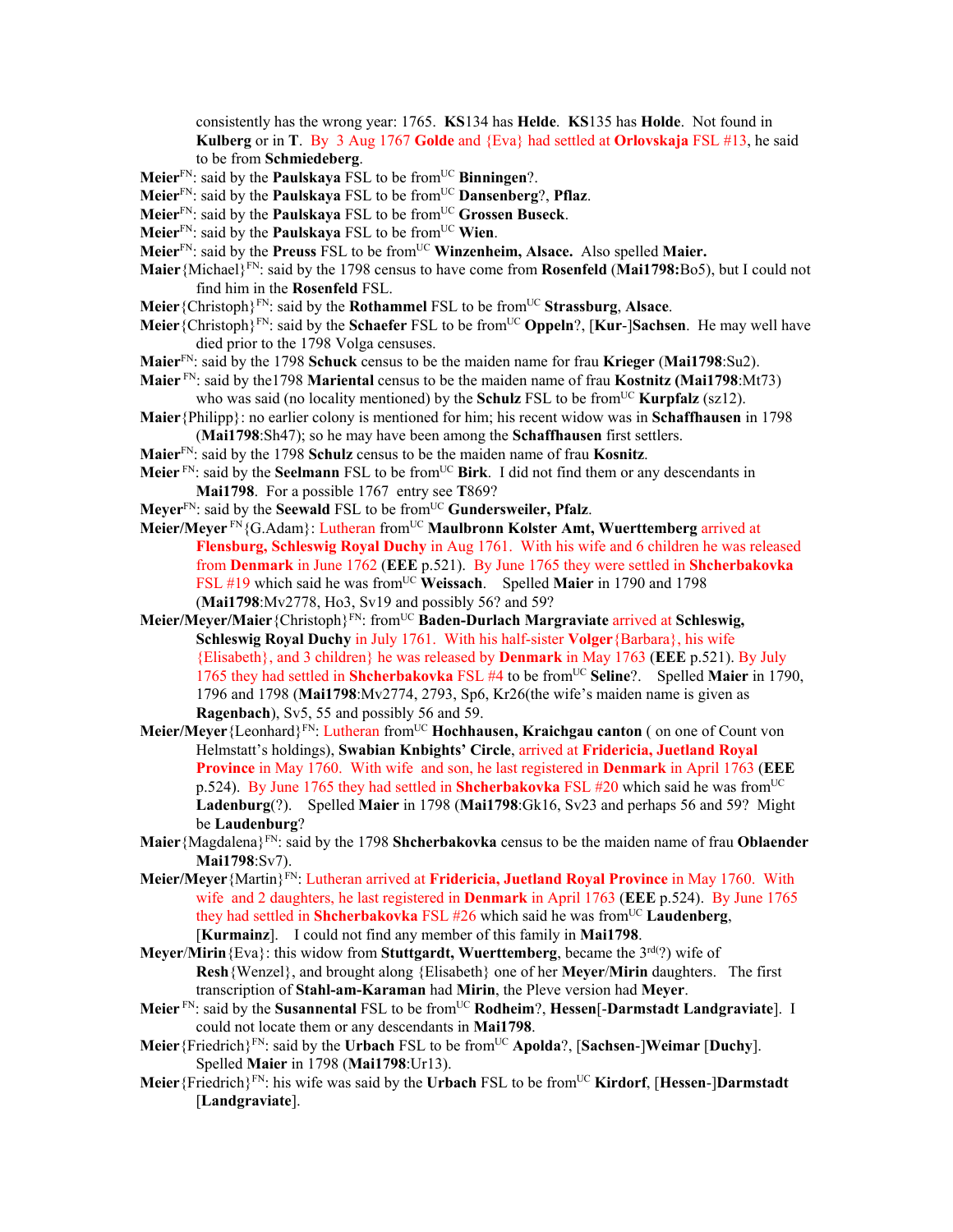- Meier<sup>{Christoph&frau}<sup>FN</sup>: said by the Warenburg FSL to be from<sup>UC</sup> **Erlangen**, [Brandenburg-</sup> ]**Bayreuth** [**Margraviate**]. For 1798 possibly see **Mai1798**:Sr13?
- **Meier**{Conrad}FN: said by the **Warenburg** FSL to be fromUC **Brsch**?, **Nuernberg** [**Imperial City**]. Spelled **Maier** in 1798 (**Mai1798**:Wr111).
- **Meier{**J.Augustus}FN: said by the **Warenburg** FSL to be fromUC **Gaterschlein**?, [**Schleswig**-]**Holstein** [**Royal Duchy**].
- **Meier**{Johannes}FN: said by the **Warenburg** FSL to be fromUC **Kranichstein**, [**Hessen**-]**Darmstadt** [**Landgraviate**]. I could not find them in **Mai1798**.
- **Maier**{Georg}: his widow A.Katharina (**Mueller**) **Maier** moved from **Zug** to **Wittmann** in 1788, as did her likely brother-in-law (**Mai1798**:Mv3063 and 3064. In as much as these people cannot be found in any FSL and no evidence that they moved to **Zug** from any other colony, this family is a likely **Zug** first settler family.
- **Maier**{Johann[es]}: this widower left **Zug** in 1796 to marry in **Luzern** (**Mai1798**:Mv3074,Lz6); he cannot be found in any FSL, thus he may have been a **Zug** first settler. In 1798 his wife's maiden name was given as **Beidorf**.
- **Maier**{Johannes}: he was in **Zug** in 1798 (Zg12), but he is listed in no FSL nor in **T**, nor is there any indication he moved to **Zug** from another colony, so he is a possible **Zug** first settler.
- **Maier**{Johannes}: he was in **Zug** in in 1785 and perhaps as late as 1788 before moving to **Wittmann** (**Mai1798**:Mv3060 and 3065 and Wm50?) but he is listed in no FSL nor in **T**, nor is there any indication he moved to **Zug** from another colony, so he is a possible **Zug** first settler.
- **Meyer{?}: KS**145 says he left **Streitberg** near **Gelnhausen** in 1766.
- **Meyer/Meier**FN: according to Steven Hahn this family from **Edenkoben** settled in **Russia**.
- **Meier**{Anna}: go to **Drache**{name not recorded}.
- **Meyer**{A.Catharina}: married **Beudnitz**{J. Christian}17 July 1766 in **Luebeck** (**Mai&Marquardt**#267). Not found in **KS**, **Kulberg**, **T**, or in any published FSL.
- **Meyer**{A.Margaretha}: from **Schwickershausen** married **Hartmann**{Heinrich} 5 June 1766 (**Mai&Marquardt**#683 & **KS**145). **KS**133 has **Schwickershausen** near **Nidda**. No further information found.
- **Mayer**{Catharina}: fromUC **Kusel, Zweybrucken** married **Vexhorn**{Christoph} in **Friedberg** 9 April 1766 (**Mai&Marquardt**#305). Not found in any later source.
- **Majer**{Christoph}: son of the late {Joh.} of **Erlang** married **Weigel{**Marg.} in **Woerhd** 5 May 1766 (**Mai&Marquardt**#793). **KS**144 has **Erlangen**. Not found in any later source.
- **Meyer**{Christoph}: married **Weber**{M.Helena} in **Rosslau** 13 June 1766 (**Mai&Marquardt**#1013). **KS**145 has the year mistakenly as 1765. Not found in any later source.
- **Meyer**{Eva}: **KS**145 says she was a widowed daughter from **Raguhn**. No further information.
- **Meyer**{Friedrich}: **KS**145 says he left **Neu-Hanau**. No further information.
- **Meyer/Meier** {Gerdreuth E.}: from<sup>UC</sup> **Brenschbach, Erbach County married Alt** {Gerdreuth Eliesabeth} in **Buedingen** 17 June 1766 (**Mai&Marquardt**#697 and **KS**:118 & 145). **KS**:118 has {Elisabeth Gertrud}, **Meier**, and **Brensbach** near **Dieburg**. Not found in any later source.
- **Meyer**{Jacob/Jakob}: married **Hoch**{Barbara} in **Rosslau** 28 May 1765 (**Mai&Marquardt**#853 & **KS**145). Not found in any later source.
- **Meier**{Jacob}: married **Mueller**{A.Maria} in **Rosslau** 20 May 1766 (**Mai&Marquardt**#977). **KS**145 has {Jakob} and the year mistakenly as 1765. Not found in any later source.
- **Mejer**{J.Georg}: fromUC **Merckefritz**, [**Stolberg-Gedern**] a daughter died in **Buedingen** 10 May 1766 (**Mai&Marquardt**#1214). Not identified in any later source.
- **Meye**r{J.Leonhardt}: }: married **Hahnewalt**{Johanna Louise}in **Rosslau** in April 1766 (**Mai&Marquardt**#892). **KS**132 and 145 had the wrong year i.e. 1765. I did not find this couple in any later source.
- **Meyer**{J.Peter}: **KS**145 says he left **Niederquembach** near **Wetzlar**. No further information available.
- Meyer {Margareta}: Mai&Marquardt#769 and KS131 say she was daughter of {Thomas} kath. from<sup>UC</sup> **Schuesselfeld** near **Bamberg** (now in **Bavaria**) and 10 April 1766 married **Greiff**{J.Georg}(kath.) fromUC **Ravensburg** (now in **Wuerttemberg**). I did not find this couple in any published FSL.
- **Meyer/Meier**{Philipp}: **Anhalt-Dessau** archival materials report that this man from Horstdorf may have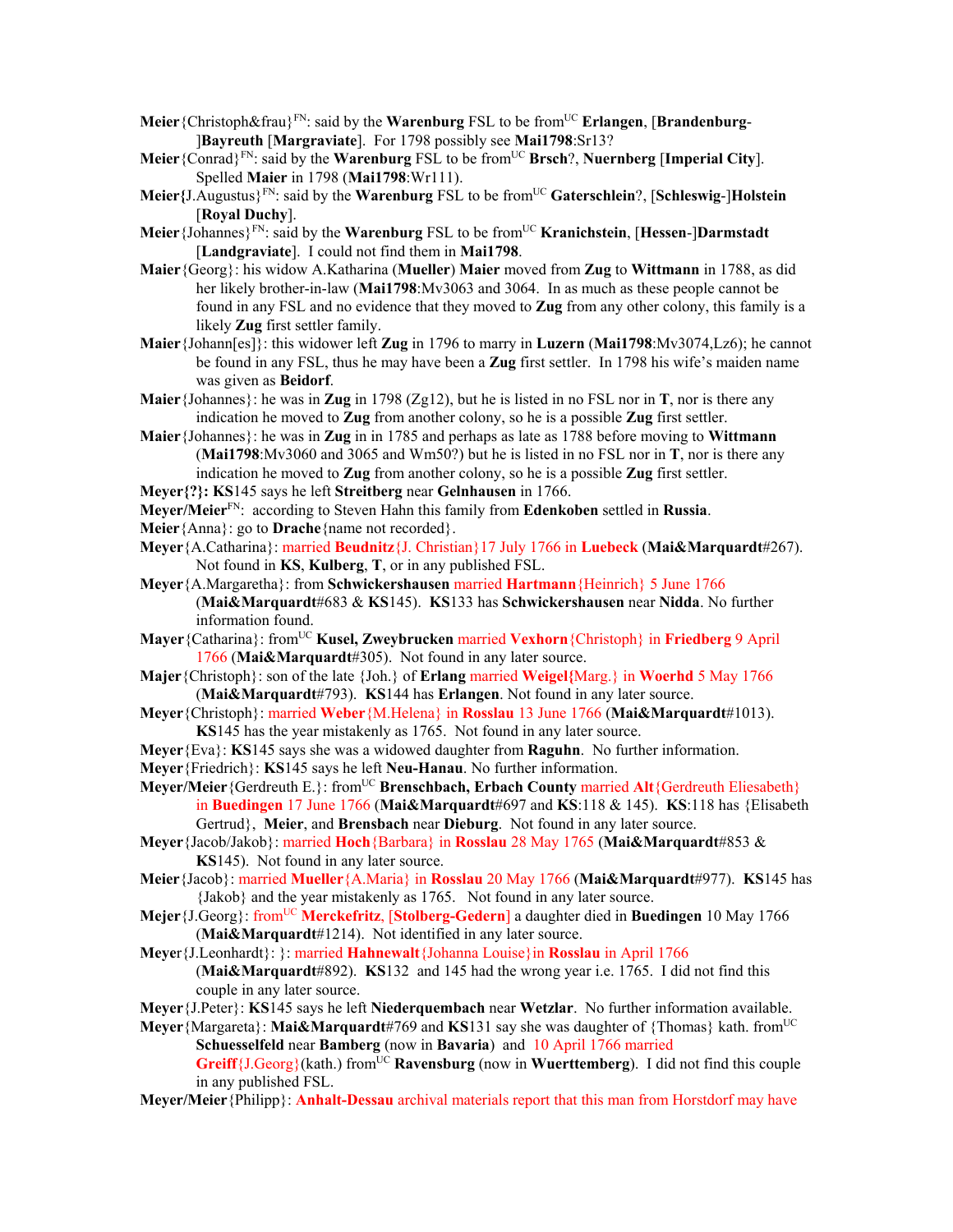gone to **Russia** in 1766 (**Mai&Marquardt**#977 & **KS**145). He may be the **Meier** who arrived single in **Russia 1**0 Aug 1766 (**Kulberg**4409). Not identified in any later source.

- **Meyer**FN: this family name was found recorded in **Kirburg** and in **Kroppach** marriage records 1762-1767, and in **Schotten** parish records for many generations prior to 1767; see **Flegel** trip.
- **Maier**, **Mayer**, **Meier**, and **Meyer** are all interfiled together immediately above.
- Meierhoefer<sup>VV</sup>: an alternate name for Galka<sup>VV</sup>.
- **Meiermann**<sup>FN</sup>: said by the **Belowescher Kolonien** FSL to be from<sup>UC</sup> the **Pfalz** (no locality mentioned). **Meig**FN: see **Mauch**.
- **Mehring**{J.Martin+w+2c}: said by **Kulberg**110 to be from<sup>UC</sup> **Henneberg**. Not found in **T** or in any published FSL.
- **Meila**(?)<sup>GL</sup>: an unidentified place said by the **Kraft** FSL to be home<sup>UC</sup> to a **Keifer** family.

**Meilberg**<sup>GL</sup>: an unidentified place said by the **Bettinger** FSL to be home<sup>UC</sup> to a **Hildebrandt** and perhaps a **Lehmann** family.

- **Meile**FN: see **Maeule**.
- **Meiler** {Christina}: daughter of {J.Mich.} of<sup>UC</sup> **Monheim, Pfalz-Neuburg** married **Schaefer** {J.Heinrich} **i**n **Woehrd** 30 April 1766 (**Mai&Marquardt**#782). Not found in any later source.
- **Meiling**{Matthaeus}: son of {Johannes} fromUC **Theilenhofen** near **Weissenburg** in the **Nordgau** married **Helmreich**{Veronica} in **Woerd** 13 April 1766 (**Mai&Marquardt**#770). Not found in any later source.
- **Meiling**<sup>GL</sup>: an unidentified place said by the **Paulskaya** FSL to be home<sup>UC</sup> to a **Fros**? family. There are two very small places of this name in **Bavaria**.
- **Meilinger**<sup>FN</sup>: said by the **Preuss** FSL to be from<sup>UC</sup> **Olingen, Nassau.**

**Meimbressen?, Kurmainz**[sic?]: said by the **Seelmann** FSL to be home<sup>UC</sup> to a **Freitag** family. The only meimbressen I can find is 12 km NW of **Kassel** city and was then in **Hessen-Kassel Landgraviate**, not **Kurmainz**.

**Meimers**<sup>GL</sup>, Sachsen: an unidentified place said by the **Bauer** FSL to be home<sup>UC</sup> to a **Abel**? family. There is a Meimers, **Thueringen**, some 19 miles SW of **Gotha**.

- **Meimersdorf**GL: is the name of the south suburban area of **Kiel**, and said by the **Holstein** FSL to be home<sup>UC</sup> to a **Koeln** family.
- **Meimsheim**GL: is 12 km SW of **Heilbronn** city. **Gerhard Lang** found that **Beisel**{Friedrich Jacob} married a **Gauss** woman here in 1746.
- **Mein**FN: see **Mai**.
- **Meine, [Lueneburg Principality, Kurbraunsweig?]:** said to have been home<sup>UC</sup> to the **Fei**{Jacob} family (**Lk**23) and possibly to their **Weigant** stepchildren, all possible early settlers in **Zuerich**. Maps show Meine right on the border and it may actually have been in **Brunswick Duchy**.
- **Meinetschlag**(?): an unidentified place said by the **Preuss** FSL to be home to an **Turis**? family. This susrely was the town that is now called Malonty in the Czech Republic.
- **Meingott**FN: said by the 1798 **Boregard** census to be the maiden name of frau **Ockel**.
- **Meinhard**FN: said by the **Boaro** FSL to be fromUC **Beseke**(?). See **Mai1798**: Mn09, Mn27,Bb35.
- **Meinhard**VV (aka **Unterwalden**): a Lutheran colony founded in 1767 on the eastern side of the Volga river not far from **Luzern**. To the best of my knowledge no copy of its First Settlers' List has been found and published. Anyone learning of such a document, please let us know immediately.
- **Meinhard**{J.Georg}: married **Bernhard**{Margaretha} in **Luebeck** 10 June 1766 (**Mai&Marquardt**#102 & **KS**145). They may have been the couple, the wife being listed as {Anna}, who entered **Russia**
	- in 12 Sept. 1766 (**Kulberg**4763)? Not found in **T** or in any published FSL.
- **Meinhard**FN: also see **Meinhardt**.
- **Meinhardt**<sup>FN</sup>: said by the **Reinwald** FSL to be from<sup>UC</sup> **Stolberg-Gedern** [County]. Spellled Meinhard in 1788 and 1798 (**Mai1798**:Mv2400, Pl9, 21, Rm26).
- **Meinhart**FN: an orphan boy listed by the **Boregard** FSL in the **Mueller**{Just} household.
- **Meinicke**<sup>FN</sup>: said by the **Boaro** FSL to be from<sup>UC</sup> **Zuchau**. Spelled **Meinicke** in 1798 and his wife's maiden name is given as **Geier** (**Mai1798**: Bx06).
- **Meininer**FN: not found in an FSL but was in the 1775 **Grimm** census #39 and 41. Spelled **Meisinger** in 1798 (**Mai1798**:Gm123 and 176).
- **Meiningen**GL: was the seat of the **Sachsen-Meiningen Duchy**and is some 31 E of **Fulda**.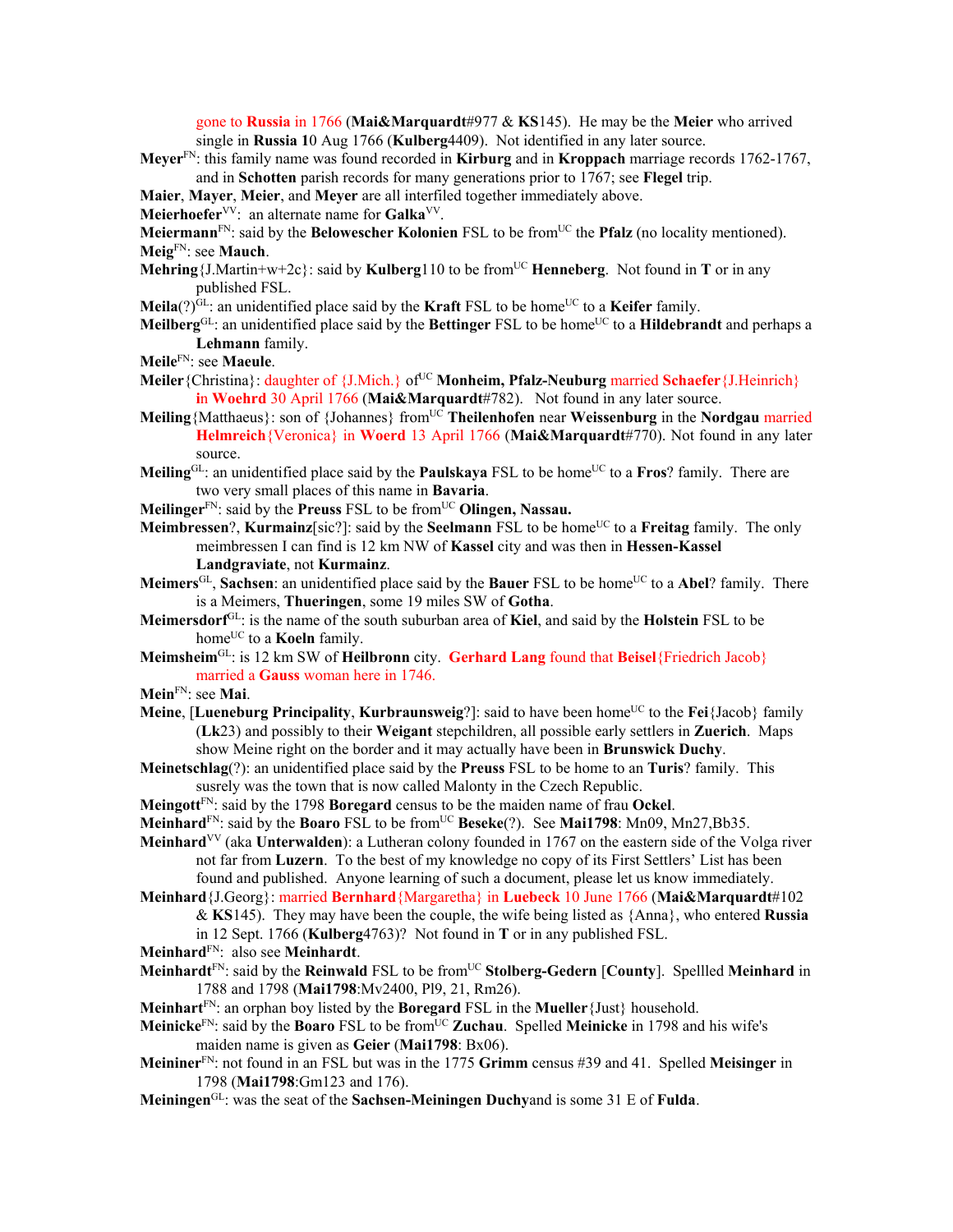**Meininger**<sup>FN</sup>: said by the **Messer** FSL to be from<sup>UC</sup> **Isenburg** (no locality mentioned), and the maiden name of one of the two frau Meininger is given as **Zeller** and his mother-in-law's name is also given as **Zeller**. An orphan **Daut**? Was living with another Meininger household.

**Meninger**FN: **Meisner**.

**Meinzing**(?)/**Menzingen**: see also **Meisner** and **Meninger**.

- Meis {J.Peter}<sup>FN</sup>: said by the **Boregard** FSL to be from<sup>UC</sup> Steinig?. Kuhlberg said this was in **Fulda**. For 1767 see **T**2882-2884. For 1798 see **Mai1798**:Zg19 where one might find his 2nd? wife who was a **Kraus**.
- **Meisburg**: see Meisenburg.
- **Meisch**FN{Katharina}: married **Ross**{Christian} 13 March 1766 in **Buedingen** (**Mai&Marquardt**#426). Not found in **Kulberg** or in **T**. By 10 June 1767 **Rose** & wife {Katharina Rosina}had arrived at **Stahl-am-Karaman** FSL #24, he said to be from Gern(?), **Schlesien** (**Mai&Marquardt**#24). In 1798 {Christian},his **Urban** wife {Susannna} and 4 children were still in **Stahl-am-Karaman**  (**Mai&Marquardt**#426).
- **Meisdorf**, [**Magdeburg Duchy**], **Preussen**: is 16 miles SW of **Halberstadt** city, and said by the **Merkel** FSL to be home<sup>UC</sup> to an **Elzow** family.
- **Meisenburg**?GL, [**Kur-**]**Sachsen**: said by the **Jost** FSL to be homeUC to a **Lorenz** family. This might be **Meisburg**, some 1.5 miles SW of **Hettstedt**.
- **Meisendorf?, Bamberg [Bishopric]:** an unidentified place said by the **Ober-Monjou** FSL to be home<sup>UC</sup> to a **Spister**/**Speister** family and possibly to their **Spindt** step-children.
- **Meisenheim**GL: until 1797 this was a Kreis or district administrative center for the **Pfalz-Zweibruechen Duchy**.
- **Meisenheim**GL, **Kreuznach** [**Oberamt**], **Rheinpfalz**: is some 12 miles SW of **Bad Kreuznach** city and 20 miles W of **Alzey** city. It was also a District administrative center. It was governed by the **Pfalz-Zweibruecken Principality** until 1795, then by **France** until 1816, and then **Bavaria** until WWII. It was proven by the **GCRA** as home to the **Aman**/**Amann**{Philipp} family that went to **Kassel**, and as home to the **Feigert**/**Feikert**/**Feukert** family that settled in **Neudorf**.
- **Meisenheim**GL**, Kurpfalz**: said by the **Bauer** FSL to be homeUC to **Ranert** and **Reichel** families. The contemporary Pastor Seyffarth makes it clear that this actually is **Mettenheim**, **Wartenberg** [**County**] (**Mai&Marquardt**#1238, 1245, 1247).
- **Meisenheim** [**Amt**] GL, **Rheinpfalz**: is some 20 miles W of **Alzey** city, some 12 miles SW of **Bad Kreutznach**, and was a District administrative center. **Meisenheim** is also some 30 km NNW of **Kaiserslautern** city and was proven to be one of the origins of the **Manweiler**s who settled in **Messer**.
- **Meisenheim**GL**, Wittenberg**: said by the **Bauer** FSL to be homeUC to **Fischer** and **Reichel** families. The contemporary Pastor Seyffarth makes it clear that this actually is **Mettenheim**, **Wartenberg** [**County**] (**Mai&Marquardt**#1238, 1245, 1247).
- **Meisenheim**, **Pfalz-Zweibruecken Duchy**: is 20 miles W of **Alzey**. Meisenheim has been proven to be among the origins of the **Manweiler**s who settled in **Messer**. This is the same place as the next two entries.
- **Meisenheim**GL, [**Pfalz**-]**Zweibruecken** [**Duchy**]: is some 35 miles NE of **Zweibruecken** city and 12 miles SW of **Bad Kreuznach**. Said by the **Jost** FSL to be homeUC to a **Schledewitr** family. Said by the Louis FSL to be home<sup>UC</sup> to **Eckhard** and **Faupel** families as well as frau **Kumpallo** and, possibly, her **Schaefer** son. Said by the **Reinwald** FSL to be home<sup>UC</sup> to the **Steinpreis** family.
- **Meisenheim**<sup>GL</sup>, [Pfalz-Zweibruecken Duchy], **Kurpfalz**: said by the Degott FSL to be home<sup>UC</sup> to a **Muelberger**{Casimir} family. Same place as the previous entry
- **Meiser**FN: said by the **Brabander** FSL to be fromUC **Wintelz**?, **Nassau**. Spelled **Messler**? in 1790 (**Mai1798**:Mv354).
- **Meiserling**<sup>FN</sup>: said by the **Messer** FSL to be from<sup>UC</sup> **Kurpfalz** (no locality mentioned) and his wife's maiden name is given as **Schulz**.

**Meisinger/Meissinger/Meysinger**: all interfiled below:

**Meysinger/Meisinger/Meissinger**{Johann(es)}: this **Meysinger** married **Popp**{Eva} in **Luebeck** 31 May 1766 (**Mai&Marquardt**#1190). Not found in **T**. On 4 July 1766 this **Meisinger** couple arrived in **Russia**, he said to be from<sup>UC</sup> **Isenburg** (Kulberg1755). By 18 June 1767 Meissinger {Johann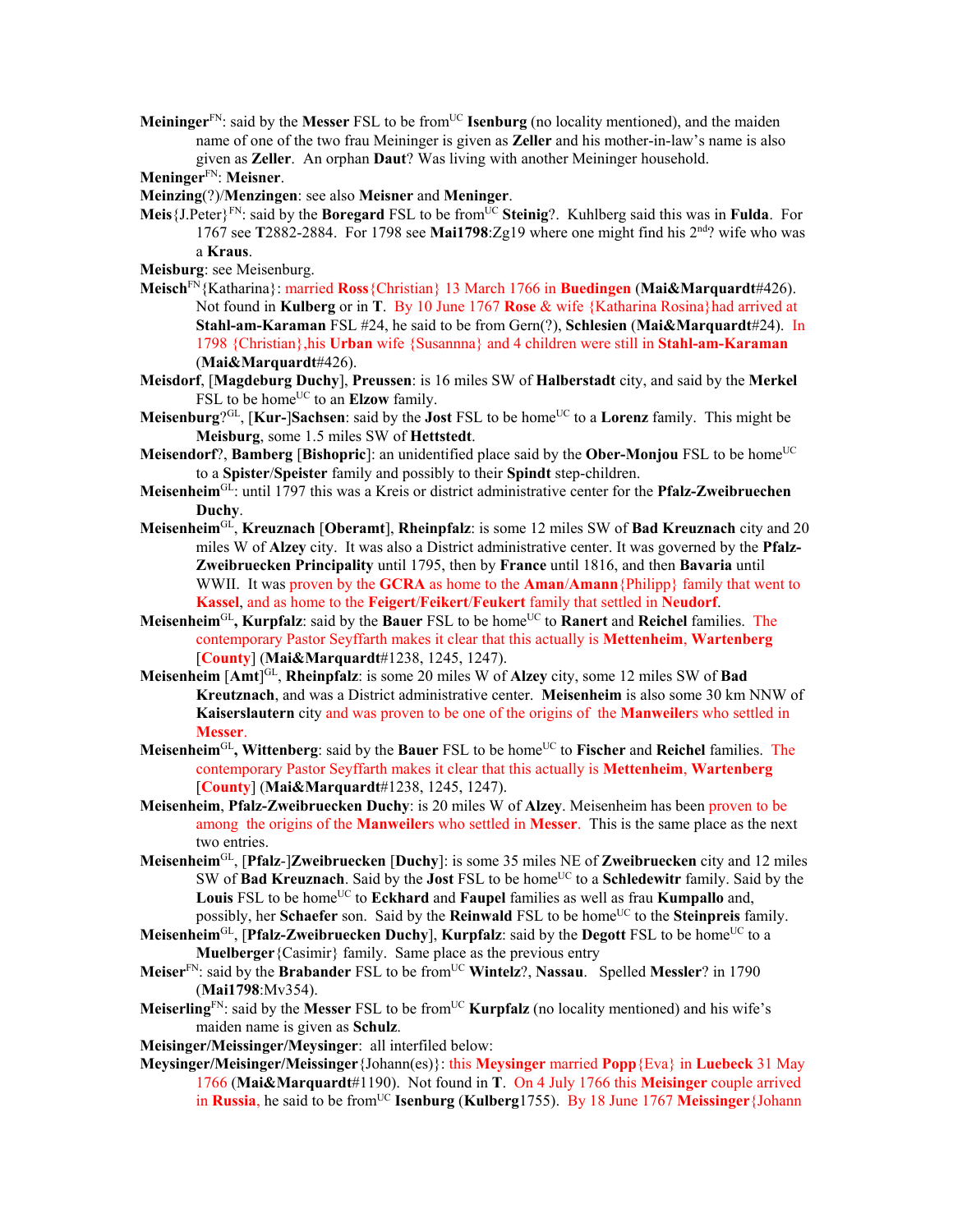& Eva} and an infant had settled at **Balzer** FSL #62, he said to be fromUC **Isenburg**. **Bonner** proved his parents, including his **Hart/Hardt** mother, were baptized in **Aulendiebach**, **Isenburg**[-**Buedingen County**]. Also spelled **Meisinger**.

- **Meisinger/Meininer**FN: not found in an FSL but was **Meininer** in the 1775 **Grimm** census #39 and 41. Spelled **Meisinger** in 1798 (**Mai1798**:Gm123 and 176).
- **Meisinger**FN{J.Heinrich son of {Valentin} said by the **Messer** FSL (ms57a) to be a step-son living in one of the two **Lang** households.
- **Meisinger** FN : said by the **Messer** 1798 census to be the maiden name of frau **Geiss** of **Messer** (**Mai1798**:Ms69).
- **Meisinger**FN{Elisabeth}: aka frau **Kaufmann**{Johannes} lived in **Schilling** (**Mai1798**:Sg22) in 1798 and evidently with her husband was among the **Schilling** First Settlers. **Bonner** proved that she was baptized a **Meissinger** in **Aulendiebach**, **Isenburg**[-**Buedingen County**].

**Meisinger**{Elisabeth}: a likely **Schilling** first settler of **Schilling**, who along with her husband, **Kaufmann**{Johannes} may also have come fromUC **Warzburg** as indicated in the Pleve Kaufmann Family Chart, according to AHSGR village coordinator **Gary Martens**. **Bonner** proved that the **Meissinger** wife was baptized in **Aulendiebach**, **Isenburg**[-**Buedingen County**]. **Meisinger**FN: also see **Meininer**, **Meinsner**, **Meissinger** and **Meysinger**.

**Meissel**: go to **Muessel**.

- **Meissinger**{J.Valentin}: A contemporary **Aulendiebach** record said this couple with their children left in 1766 for Russia (**Mai&Marquardt**#1258). On 4 July 1766 **Meisinger**{Valentin}, wife {Anna} and 4 children ages 9 to 26 had arrived in **Russia**, he said to be from **Isenburg** (**Kulberg**1754). Not identified in any later source. [a likely son, {Johann/Johannes} age 27 was at **Kulberg**1755 and settled in **Balzer**, see above). – ed]
- **Meysinger/MeisingerPopp**{Eva}: in **Lubeck** married **Popp**{Eva} 31 May 1766
- (**Mai&Marquardt**#1190). Not found in **Mai1798**. Not found in any later pubished source. **Meisner**FN: said by the **Jost** FSL to be fromUC **Lebbin**, **Brandenburg**.
- **Meisner**FN: said by the **Kano** FSL to be fromUC **Halle**.
- **Meisner**<sup>FN</sup>: said by the **Lauwe** FSL to be from<sup>UC</sup> **Bayreuth** (no locality mentioned).

**Meissinger**FN: see **Meisinger**.

- **Meisner**{Alexander}: Lutheran from<sup>UC</sup> **Hessen-Darmstadt Landgraviate**, arrived in **Schleswig city**, **Schleswig Royal Duchy** in May 1761. He married **Kaltenberger**{A.Margaretha} that same month. In May he applied to be permitted to leave **Denmark.** His apparent widow had before 1775 remarried to **Kaiser**{Johannes} in whose **Grimm** household she was then living {1775 census #39) (**EEE** p.517).
- **Meisner/Meisinger/Meninger**FN{Gottlob}: Lutheran, fromUC **Billings, Lichtenberg Amt, Hessen-Darmstadt Landgraviate**, arrived at **Schleswig city, Schleswig Royal Duchy** in May 1761. With his wife {E.Catharina} and 2 sons he last reregistered in **Denmark** in Aug 1761 in the household of one of his sons. (**EEE** p.517).
- **Meisner/Meisinger/Meninger**FN{J.Georg}: Lutheran son of {Gottlob} fromUC **Billings, Lichtenberg Amt, Hessen-Darmstadt Landgraviate**, arrived at **Schleswig city, Schleswig Royal Duchy** in May 1761. He last reregistered in **Denmark** in Feb 1765. Before 1775 he had settled in **Grimm** (1775 census #40) (**EEE** pp.516-517).
- **Meisner/Meisinger/Meninger**FN{J.Heinrich}: Lutheran son of {Gottlob} fromUC **Billings, Lichtenberg Amt, Hessen-Darmstadt Landgraviate**, arrived at **Schleswig city, Schleswig Royal Duchy** in May 1761. He married {Margaretha Barbara} daughter of **Risch**{J.Michael}. This couple last reregistered in **Denmark** in Feb 1765. Before 1775 they had settled in **Grimm** (1775 census #41) (**EEE** p.516). For 1798 see **Mai1798**:Dn21.
- Meisner{J.Wendel}: Lutheran from<sup>UC</sup> Hessen-Darmstadt Landgraviate arrived at Schleswig city. **Schleswig Royal Duchy** in May 1761. He married **Trauenfelder**{Christine Barbara} that same year. In May 1765 he requested permission for them to leave **Denmark**. Before 1775 his widow had remarried to **Schneider**{Georg} and was living in his household with 4 **Meisner** children (1775 census #5) (**EEE** p.517).
- **Meisner**{A.Elisabeth}: a godparent at the 23 June 1766 **Luebeck** baptism of the son of **Fritzler**{J.Gottfried} and **Bergmann** wife {M.Elisabeth} (**Mai&Marquardt**#1304). Not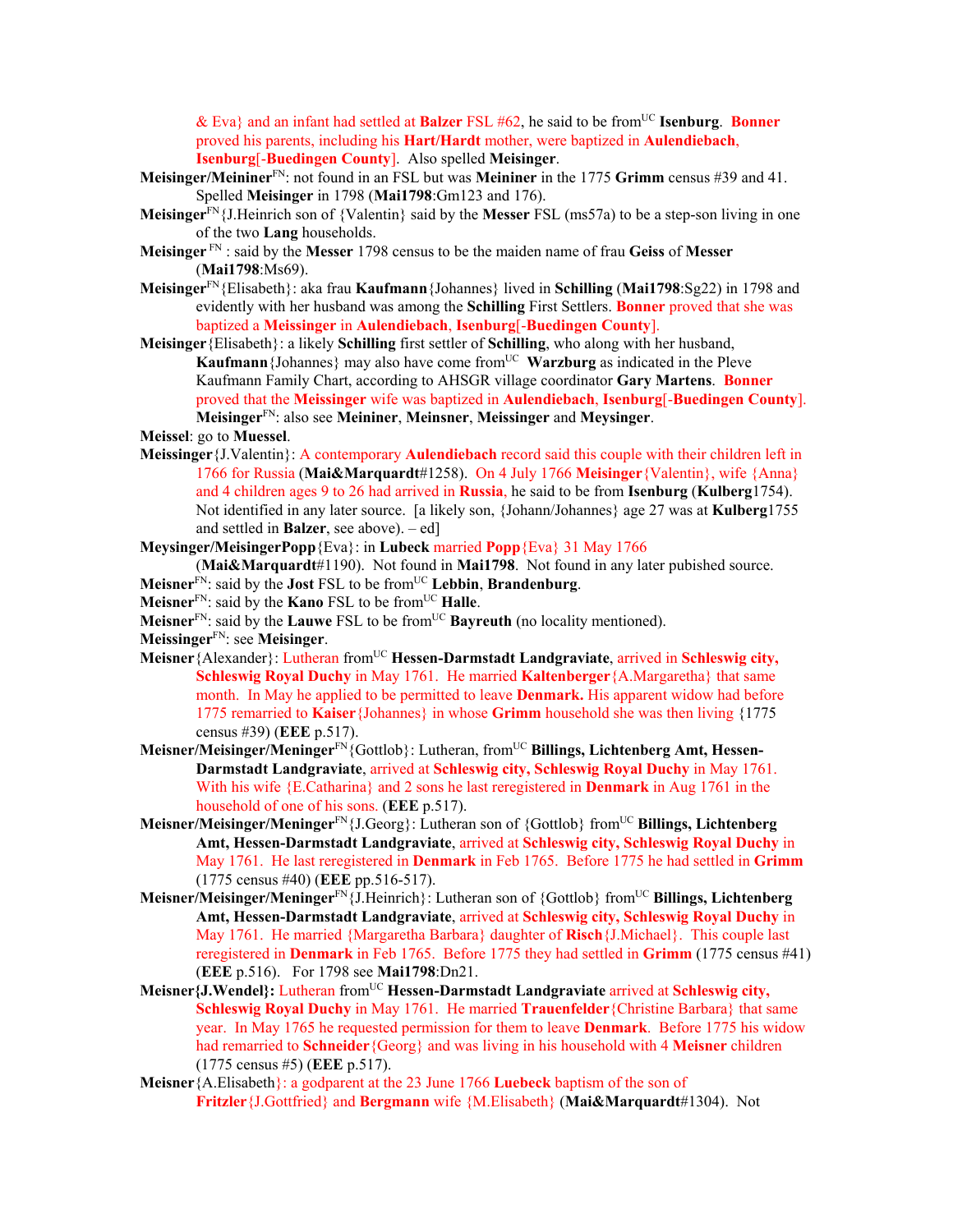identified in **Kuhlberg**, and not found in **T**.

**Meisner**{Dorothea}: married **Jordan**{J.Matthias}16 June 1766 in **Luebeck** (**Mai&Marquardt**#90). **KS**137 mistakenly has 1765. On 15 Sept 1766 {J.Mathias} and {Dorothea} arrived in **Russia**, he said to be from<sup>UC</sup> **Braunschweig** {**Kuhlberg**5250B}. Found in no later source.

**Meissinger**: go to **Meisinger**.

**Meissner**{Elisabeth/E.Maria}: married **Keller**{Caspar} 18 June 1766 in **Rosslau**  {**Mai&Marquardt**#1021). **KS**138 & 145 have the wrong year: 1765. **KS**145 has {Elisabeth Maria}. Not found in any later source.

**Meister**{A.Maria}: married **Bibus**{Caspar} on 28 May 1765 in **Rosslau** (**KS**121 and 145,

**Mai&Marquardt**#845). Not found in **Kulberg**, **T**, any published FSL, or **Mai1798**.

- **Meisterling**{Julius}: arrived at **Flensburg, Schleswig Royal Duchy** in July 1762. In July 1763 with wife and 2 children he deserted **Denmark** traveling towards **Russia** (**EEE** p.318). By July 1766 their son{Christoph} and daughters {A.Maria & M.Magdalena} were living at **Messer** FSL, respectively at #17 and #20-20a which said they were from<sup>UC</sup> **Kurpfalz**.  $\{A.Maria\}$  was then wife of **Lorenz**{Heinrich} (**Messer** FSL #20).
- **Meisterling**FN: said by the **Messer** 1798 census to be the maiden name of one of the frau **Manweiler** (**Mai1798**:Ms54), as well as of frau **Schneider** (**Mai1798**:Ms46).
- **Meisterling**{J.Christoph}: from the **Pfalz** married **Schultz**{A.M.Dorothea} in **Danzig** 2 June 1765 (**Mai&Marquardt**#761 & **KS**145). Not found in any later source.
- **Meitner**<sup>FN</sup>: said by the **Schwed** FSL to be from<sup>UC</sup> **Bruen**. I could not find them or any likely descendants in **Mai1798**.
- **Meitner**FN: the wife was said (no locality mentioned) by the **Schwed** FSL to be fromUC [**Pfalz** ]**Zweibruecken**.
- **Meizin**?, [**Hessen**-]**Darmstadt** [**Landgraviate**]: an unidentified place said by the **Warenburg** FSL to be home<sup>UC</sup> to a Get family.
- **Mekerkingen**?<sup>GL</sup>, **Wittenberg** (mistake for **Wuerttemberg**): said by the **Lauwe** FSL to be home<sup>UC</sup> to a **Mekler** family. I believe this was **Maegerkingen, Wuerttemberg Duchy** … rak.
- **Mekler**FN: said by the **Lauwe** FSL to be fromUC **Mekerkingen**?, **Wittenberg**. I could not find this family in the 1798 censuses.

**Mekmal**?GL: an unidentified place said by the **Neidermonjou** FSL to be home<sup>UC</sup> to an **Ephardt**? widower. **Melcher/Melchr** {Antoine}: from<sup>UC</sup> **Wien** married **Georg** {Christina} in **Friedberg** 16 April 1766

(**Mai&Marquardt**#317). No further information.

**Melcher**FN: also see **Melkhert**.

- **Melchert**{Margaretha}: died on the way to **Denmark** in March 1763 the first wife of **Stahl**{Friedrich} (**EEE** p.611), who later settled first in **Denmark** and then at **Stahl-am-Karaman** FSL #10.
- **Melchior**FN{Heinrich & Anna}: said by **Kulberg0006** and the **Belowescher Kolonien** FSL to be fromUC **Polen** (no locality mentioned).
- **Melchior**FN: this family name was found recorded in **Schotten** parish records for many generations prior to 1767; see **Flegel** trip.
- **Melchior**FN: see **Kaes**.
- **Melem**( $?$ )<sup>GL</sup>, **Kelheim**: an unidentified place said by the **Preuss** FSL to be home<sup>UC</sup> to **Engelbert** families. There is a Mueellem, **North Rhine-Westphalia**, some 40 miles NW of **Cologne**.
- **Melkhert**FN: said by the **Walter** FSL to be fromUC **Verg**, **Freie Adelprovinz der alten Ritter**. Later spelled **Melcher**.
- **Mell**<sup>FN</sup>: said by the **Kukkus** FSL to be from<sup>UC</sup> **Boddin, Brandenburg**.
- **Meller**FN: see **Legler** and **Miller.**
- **Melling**{Andreas+w+3c}: **Kulberg**29 said they were from<sup>UC</sup> Dresden. I did not find them in T or in any published FSL.
- **Melling** {Christian+w+3c}: **Kulberg**60 said they were from<sup>UC</sup> **Dresden**. I did not find them in T or in any published FSL.

**Mellinger**<sup>FN</sup>: said by the **Kamenka** FSL to be from<sup>UC</sup> **Sierck/Sirsk**(?), **Frankreich.** 

**Mellinghausen:** said by the **Phillipsfeld** FSL to home<sup>UC</sup> to a **Hilgenberg/Hildenberg** family. This probably was in **Hoya County**, **Kurbraunsweig** 26 miles SSE of Bremen city centre.

**Melsungen, Hessen-Kassel Landgraviate** (now **Hesse**): is 21 km SSE of **Kassel** city.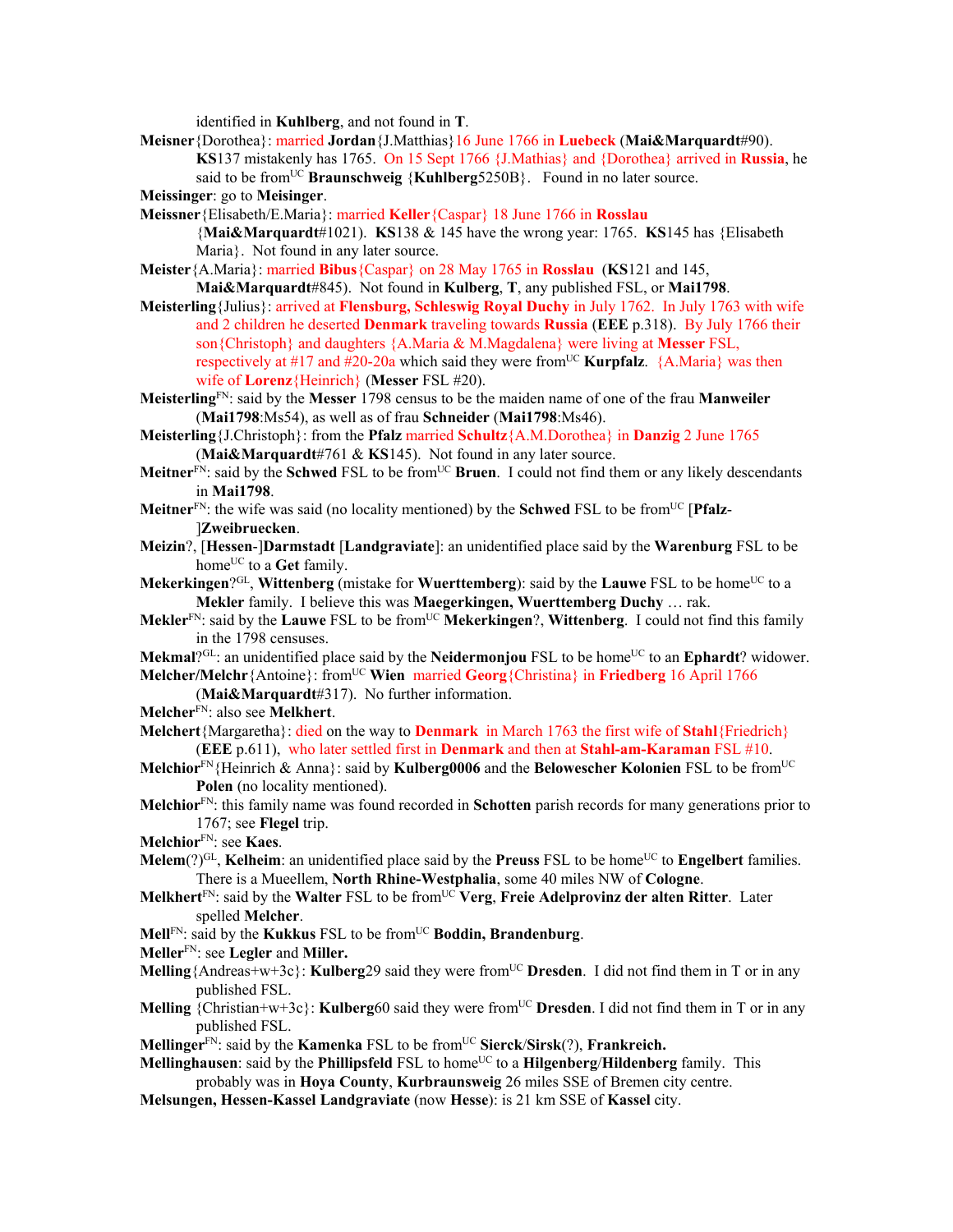**Meltendorf**(?)<sup>GL</sup>:an unidentified place said by the **Katharinenstadt** FSL to be home<sup>UC</sup> to a **Sachse** family. A **Rosslau** ML says this man married in 1765 a **Knittel** woman (**Mai&Marquardt**#190). This may be the **Meltendorf** that is some 9 miles E of **Wittenberg, Sachsen-Anhalt**.

**Melzer**<sup>FN</sup>: said by the **Holstein** FSL to be from<sup>UC</sup> **Kretz, Sachsen**.

- **Meltzer** {Gottlieb}: **KS**:82 and 145 say this party of 5 from<sup>UC</sup> **Sachsen** in 1764 was sent on to the **Saratov** area as part of the group of colonists transported under the command of Captain Paykul and Cornet Rehbinder. I have not found them in any published FSL.
- **Melzing?, Oesterreich**: an unidentified place said by the **Rosenheim** FSL to be home<sup>UC</sup> to a **Horst**?. family. There is a Melling in Austria.
- **Mem**?FN: see **Mehm**.
- **Memel**, [**Ost**]**Preussen**: nka Klaipeda, **Lithuania**, was 12 miles SSW of **Crottingen** city, and said by the **Husaren** FSL to be home<sup>UC</sup> to a **Noriheim** family. Said by the **Schulz** FSL to be home<sup>UC</sup> to frau **Mattern**.
- **Memel**, **Prussia**: said to be home to **Nirrenheim/Nerheim**{Michal/J.Michael}, his **Ivanova** mother, two sisters and a nephew (**Fond 283, file 42**, pp. 1, 3). I have found no further record of these people.
- **Memelsdorf**(?)<sup>GL</sup>, **Holstein**: said by the **Holstein** FSL to be home<sup>UC</sup> to **Schmiese** and **Schwin** families. Dona Reeves-Marquardt proved that this was **Meggerdorf**, Friedrichsholm colony.
- **Memmingen<sup>GS</sup>**, [**Kurbayern**]: was in the 1760s an independent city-state, i.e. a free imperial city. It now is in **Bavaria**, is some 30 miles SE of **Ulm** city, and is said by the **Herzog** FSL to be home<sup>UC</sup> to a **Glaser** and probably a **Wagner** family. Said by the **Volmer** FSL to be home to a **Wiessner**  family.
- **Memmingen Imperial City**: said to be home<sup>UC</sup> to **Mueller** {Marg.} who married **Herbelsheimer**{J.Adam} 28 April 1766 in **Woehrd** (**Mai&Marquardt**(#778 & **KS**134). Same place as the previous entry.
- **Menard**{Jeanne}: a **Luebeck** ML recorded her 10 October 1765 marriage to **Corier**{Louis}. **KS**124 had her given name as {Jeanna}. I did not find them in any published FSL or in **Mai1798**.
- **Mendt**<sup>GL</sup>: an unidentified place said by the **Kano** FSL to be home<sup>UC</sup> to a **Mueller** {Adam} family. This may have been in **Kurkoeln** some 13 miles ESE of **Bonn** city.
- **Mene**<sup>FN</sup>: said by the **Paulskaya** FSL to be from<sup>UC</sup> **Dielmel**?, **Paderborn**. In 1798 the family name was spelled **Menet** and the wife's maiden name was given as **Messin** (**Mai1798**:Nb16).
- **Mener**FN: said by the **Kano** FSL to be two orphans in the **Hauer** household. I could not find the Meners in the 1798 Volga censuses.
- **Mener**?FN: said by the **Paulskaya** FSL to be from<sup>UC</sup> **Bamberg** (no locality mentioned). I could not find this family in the 1798 Volga censuses.
- **Menet**FN: see **Mene**.
- **Meng**FN: said by the 1798 **Galka** census to be the maiden name of frau **Frank**{J.Wilhelm}(**Mai1798**:Gk10).
- **Meng**<sup>FN</sup>: said by the **Messer** FSL to be from<sup>UC</sup> **Kurpfalz** (no locality mentioned).
- **Meng**<sup>FN</sup>{Eva Catharina}: this widow, born in<sup>UC</sup> Leiningen County had subsequently lived on<sup>UC</sup> **Brandenburg** lands. She arrived at **Schleswig city, Schleswig Royal Duchy** in May 1761 and by August 1763 had been folded in the household of her son-in-lawAschinger{Hans Juergen} who has not been found recorded in **Russia** (**EEE** p.518). She might be related to **Meng**{J.Juergen Otto} but no evidence of that has as yet been found so far.
- **Meng**FN{J.Christian Carl}: Lutheran son of {Eva Catharina} arrived at **Schleswig city, Schleswig Royal Duchy** in May 1761. Released from **Denmark** in June 1763 he later headed for **Russia** where he is recorded in the church books of **Neu-Saratowka** colony near **St. Petersburg** (**EEE** p.519).
- **Meng**FN{J.Juergen Otto}: Lutheran fromUC **Oberstein-an-der-Nah** [a **Barony** or **Knights holding**] near **Idar** arrived at **Schleswig city, Schleswig Royal Duchy** in March 1761. Released in May 1763 with his wife {Othilla Catherina} and son he left for **Russia**. Later they were listed in the church books of **Neu-Saratowka** colony near **St.Petersburg** (**EEE** p.518).
- **Meng**FN: also see **Ming**.
- **Menge**{J.Martin}: he was said by Recruiter Beauregard's list to have been from<sup>UC</sup> Schwimbach (Lk163). Spelled **Menger** in 1767 (T2292). Not found in any FSL and I could not find them or any likely descendant associated with any **Volga** colony.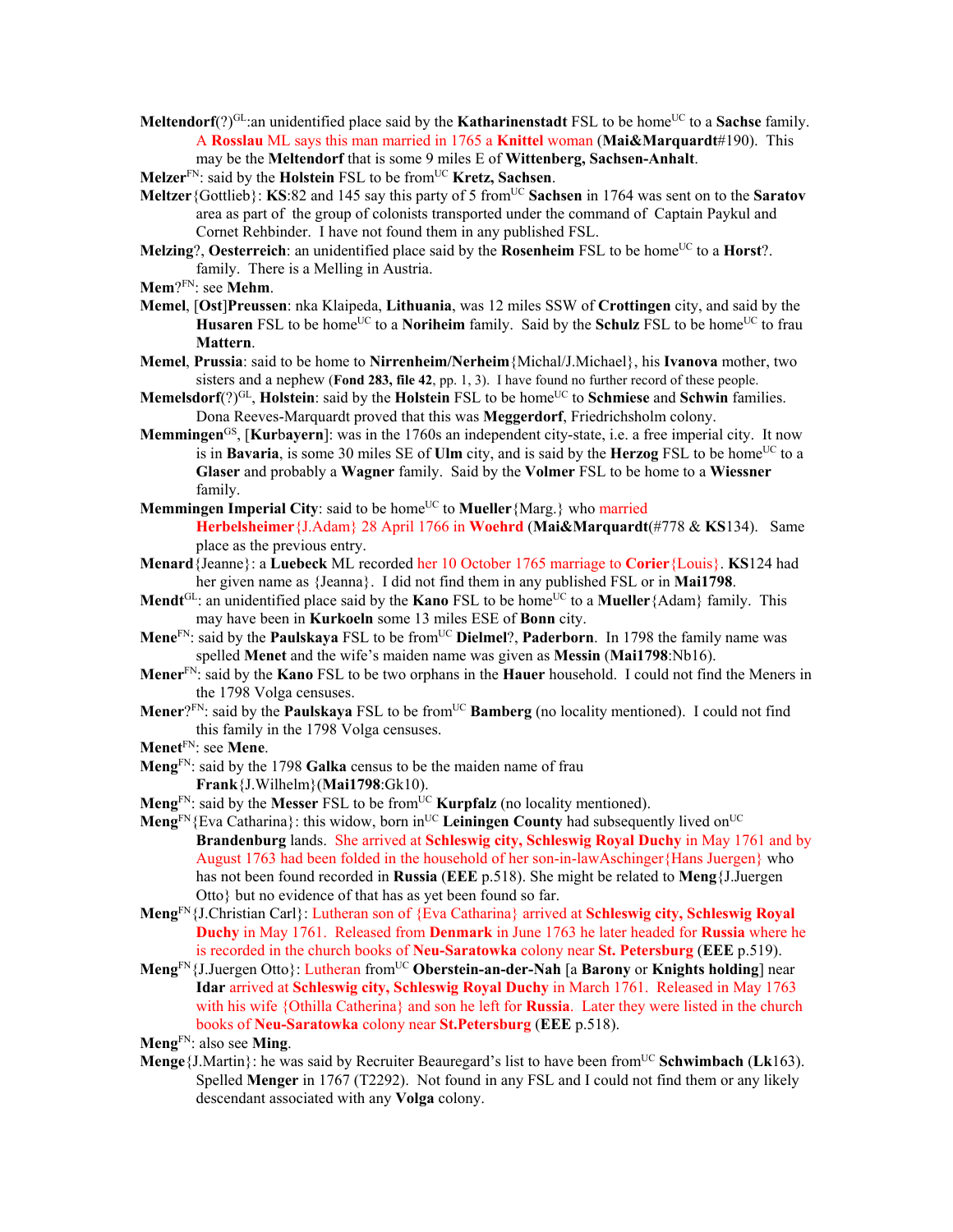**Mengel**FN: said by the **Urbach** FSL to be fromUC **Busecker Tal**, [**Hessen**-]**Darmstadt** [**Landgraviate**]. I could not find them in **Mai1798**.

- **Mengel**FN: see **Menges**.
- **Mengen**?: said by the Recruiter Beauregard's list to have been home<sup>UC</sup> to the **Braun**{Johannes} family (**Lk**80). There are two Mengens in Germany: one was a **Hapsburgian** city 30 km SE of **Albstadt** city; one was in **Baden-Durlach Margraviate** 10 km SW of **Freiburg** city.

**Menger**{A.Maria}: **KS**124 says she was from **Weissenau** near **Mainz**, and that she and her husband, **Conradi**{Valentin }, left **Randesacker** near **Wuerzburg**, heading for **Boaro**. I have been unable to find them in any published FSL or in **Mai1798**.

- **Menger** FN: see also **Menges**.
- **Mengers**(?)<sup>GL</sup>: said by the **Boaro** FSL to be home<sup>UC</sup> to a **Bindewald** family. The **Schlitz** ML says this is **Meiches**.
- **Menges**?<sup>FN</sup>: said by the **Boregard** FSL to be from<sup>UC</sup> **Scherstong**?. I could not find this family in the 1798 Volga censuses.
- **Menges**FN: said by the **Dehler** FSL to be fromUC **Sachsenhausen**, [**Kur**-]**Trier**. For 1793 see **1798Mai**:Mv380.
- **Menges/Menger/Mengel/Mingen**(?)<sup>FN</sup>{Lenert/Leonhard}: from<sup>UC</sup> **Rohrbach, Lichtenberg Amt, Hessen-Darmstadt Landgraviate** arrived at **Flensburg, Schleswig Royal Duchy** in Dec 1761. With wife and 6 children he was released from **Denmark** in May 1763 (**EEE** p.519). By Aug 1767 they had settled in **Shcherbakovka** FSL #42 which said he was fromUC **Sem**?, **Daenemark** [**Kingdom**]. Also may have been spelled **Mingen** in 1798 (**Mai1798**:Sv58 and 4?). This man married a **Mathes?/Mathe** widow in **Buedingen** in 1766 (**Mai&Marquardt**#598).

**Mening**FN: see **Mensing**.

- **Mennike**<sup>FN</sup>: said by the **Boregard** FSL to be from<sup>UC</sup> Weissbach. I could not find this family in the 1798 Volga censuses.
- **Menning**,  $\text{Kur-}\text{Bavern}$ : is 7 miles E of **Ingolstadt** and was said by the **Dehler** FSL to be home<sup>UC</sup> to a **Lattenbach** family.
- **Menningen**?, **Kurpfalz**[sic?]: said by the **Warenburg** FSL to be home<sup>UC</sup> to a **Berger** family and possibly to a **Conrad** family. I could find no Menningen in former Kurpfalz lands – there are two in former Kurtrier lands.

**Menoholtz**GL: see **Isenburg-Meerholz**?

**Mensfelden**GL: see **Muentzfelden**.

- **Mensing**<sup>FN</sup>: two families said by the **Koehler** FSL to be from<sup>UC</sup> **Fulda** (no locality given), and one frau's maiden name was given as **Hahn** while the other's was **Gassner** (no origin given for either). ). The family name was spelled **Hassenhauer** in 1798 (**Mai1798**:Kl35,65).
- **Mensing**FN: said by the **Pfeiffer** FSL to be fromUC **Hilders**. Later spelled **Mensinger** (**Mai1798**:Pf41).
- **Mensing**{Anton} FN: said by the **Seelmann** FSL to be an orphan boy in the **Walter** household. In 1798 spelled **Mening** and **Messing** (Mai1798:Ka21).
- **Mensing**{Magdalena} FN: said by the **Seelmann** FSL to be an orphan girl in the **Reinhardt** household. I did not locate her in **Mai1798**.
- **Mensinger**FN: see **Mensing**.
- **Mentz**{Hinrich}: recorded as a godparent at the 11 May 1766 **Luebeck** baptism of **Schreiner**{J.Jacob} son of **Schreiner**{J.Friedr.} and **Stauch**{M.Johanna} (**Mai&Marquardt**#1353). No later reference found.

**Mentze**FN: see **Mintser**.

**Menualt**?<sup>GL</sup>: an unidentified place said by the **Neidermonjou** FSL to be home<sup>UC</sup> to a **Karera**? family.

- **Menzel**FN{Jeanne}: fromUC **Grossen Buseck** married in **Friedberg** 19 April 1766 **Fruend**{J.Philipp} (**Mai&Marquardt**#322). Not found in **Kulberg** or in **T**. By 3 Aug 1767 **Freund**, his new(?) wife {Maria} and his 12-yr old daughter {Anna} had settled at **Paulskaya** FSL #54, he said to be from **Albungen, Darmstardt**.No further information.
- **Menzel**<sup>FN</sup>: said by the **Reinhard** FSL to be from<sup>UC</sup> Leipzig, [Kur-]Sachsen. I could not find them in **Mai1798**.
- **Menzingen**(?), part of a holding of Baron von Menzingen, **Kraichgau Knightly canton**, **Swabian Knights Circle**: is 6 miles E of **Eppingen** and some 9 miles SW of **Sinsheim** city. **EEE** p.546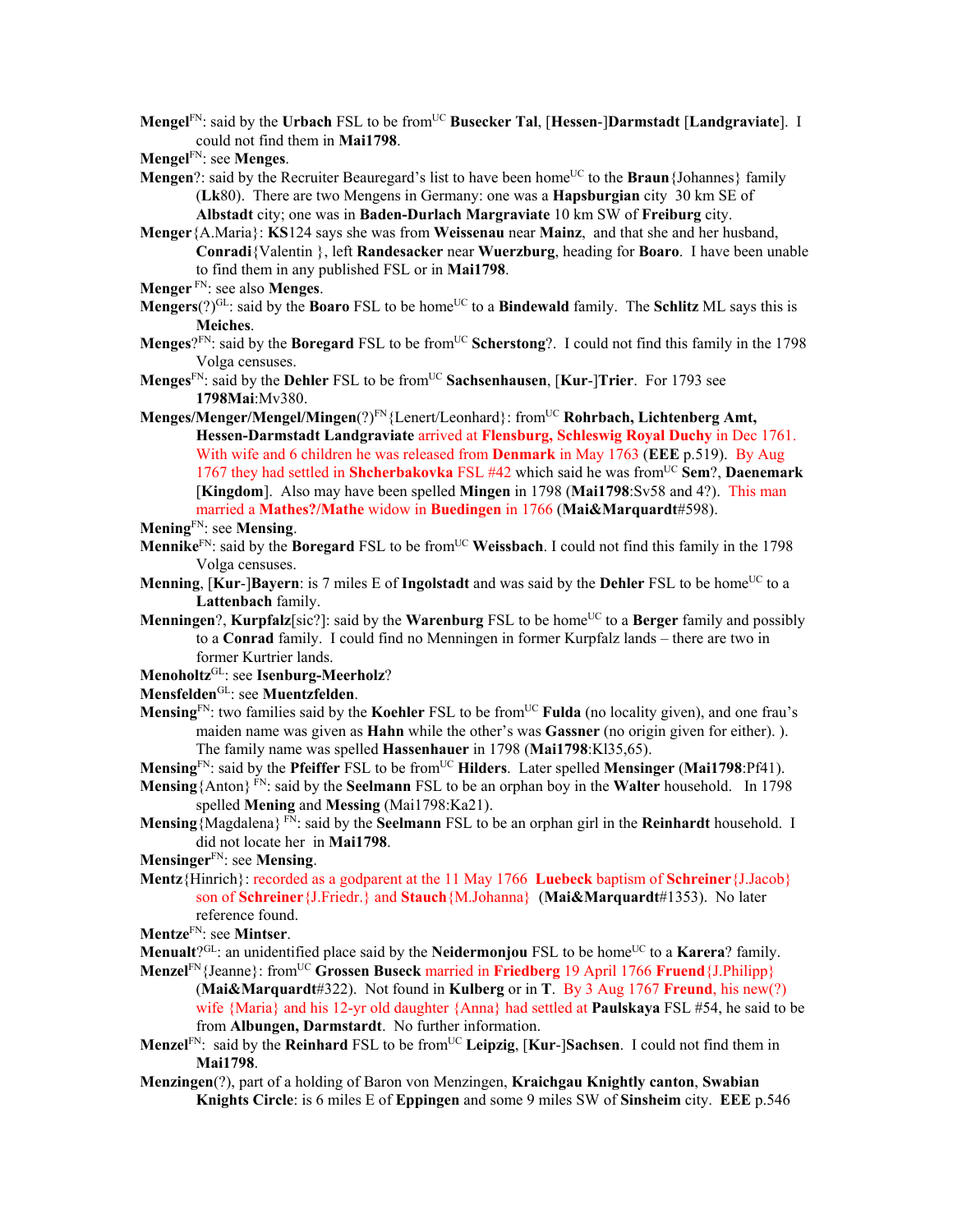said this was home to **Peiler/Pfieler**{J.Philipp} who first settled in **Denmark** and then in **Holstein** colony on the **Volga**. Arliss has found some evidence that the **Clauser** family which settled first in **Dobrinka** may have come from here having earlier come from **Switzerland**. Said by the **Galka** FSL to be home<sup>UC</sup> to a **Tefer**? family.

- **Menzingen**, **Bruchsal** [**Amt**], **Baden**: said by both the 1858 **Kassel** census (#244) and **KS**:340 to be origin<sup>UC</sup> to **Kraemer** {Johann} who was born in **Kassel**. This is the same place as the previous entry, but several decades later.
- **Meolder**<sup>FN</sup>: said by the **Leitsinger** FSL to be from<sup>UC</sup> **Aschalwitz**?. I could not find this family in the 1798 Volga censuses.
- **Merck** FN: see **Merk**.
- Merckefritz/Merkenfritz, [Isenburg-Birstein?]: home<sup>UC</sup> to Mejer {J.Georg} whose daughter died in **Buedingen** 10 May 1766 (**Mai&Marquardt**#1214).
- **Merckle**FN: see **Amann**.
- **Merdershein**?<sup>GL</sup>: an unidentified place said by the **Ober-Monjou** FSL to be home<sup>UC</sup> to a **Wulf**57 Kuhlberg said this was in **Bayreuth**. I could find no such or similar place name in lands that had belonged to the **Bayreuth Margraviate**.
- **Merenberg**GL, **Nassau-Weilburg**: is some 14 miles WSW of **Wetzler** city and said both by the **Laub** FSL and by a Friedberg ML (spelled Mehrenberg) to be home<sup>UC</sup> to a Deis family.
- **Mergburg**<sup>GL</sup>, **Hessen**: an unidentified place said by the **Katharinenstadt** FSL to be home<sup>UC</sup> to a **Koehler** family.
- **Mergelz**?<sup>GL</sup>, **Frankreich**: an unidentified place said by the **Mariental** FSL to be home<sup>UC</sup> to a Leber family.
- **Mergenthal**GS: an unidentified country mentioned by Kuhlberg in relation to **Nervgenstal** and the **Model** family.
- **Mergentheim**<sup>GL</sup>, [**Teutonic Order**]: said by the **Pfeiffer** FSL to be home<sup>UC</sup> to an Erlichhaeuser family. It is now **Bad Mergentheim** some 22 miles SSW of **Wuerzburg** city and was in the 1760s the seat of the farflung state controled by the **Teutonic Order**.
- **Mergentheim**<sup>GL</sup>, **Donauwoerth**(sic for **Teutonic Order**?): said by the **Rohleder** FSL to be home<sup>UC</sup> to a **Trautmann** family.
- **Merhardt** FN: said by the **Phillipsfeld** FSL to be fromUC **Friedewald**, [**Hessen-Kassel Landgraviate**]. Spelled **Marquardt** in 1786 (**Mai1798**:Mv2304).
- **Merier** FN: see **Kraemer** of **Orlovskaya**.
- **Merine**?FN: said by the **Holstein** FSL to be fromUC **Dergin**(?).
- **Mering**, [**Kurbayern**]: is 13 km SE of **Augsburg** city centre and was said by the Recruiter Beauregard list to have been home<sup>UC</sup> to the **Werth** {Valentin} family (Lk90); who may have been among the **Schoenchen** first settlers.
- **Meringer**<sup>FN</sup>: said by the **Brabander** FSL to be from<sup>UC</sup> **Estrig**?, **Kurmainz**. Spelled **Mehringer** in 1798 (**Mai1798**:Bn77).
- **Merk/Maerker**FN: said by the **Boaro** FSL to be fromUC **Laas**, **Sachsen**. Spelled **Maerker** in 1798 (**Mai1798**: Bx2, 9,38).
- **Merk**FN: said by the **Jost** FSL to be fromUC **Muensingen**, **Schwaben**. I could not find this family in the 1798 Volga censuses.
- **Merk/Moerck/Merck**FN: said by the **Laub** FSL to be fromUC **Fischbach**, **Falkenstein**. In 1798 spelled **Moerck** and **Merck** (**Mai1798**:Lb6, Jo35).
- **Merck**{A.Catharina}: married **Neumann**{Valentin} in **Luebeck** 15 July 1766 (**Mai&Marquardt**#186). **KS**147 has {Katharina}. 12 Sept 1766 he, wife {Catharina} and 3 children arrived in **Russia**  (**Kulberg**5391). Later in 1766 this family took transport in **Oranienbaum** for the **Volga**, during which trip the wife and one child died (**T**1316-1320). Not found in any later source.
- **Merkel,Moerkel,Morkel** all interfiled here.
- **Merkel**<sup>FN</sup>{Georg}: by 26 Nov 1765 he with wife {Eva} and 4 children had settled at **Balzer** FSL #15, he said to be from<sup>UC</sup> Schweiz, but said by the Stumpp version  $\&$  KS145 to be from<sup>UC</sup> Kurpfalz (no locality mentioned in either case). By 1775 one was in **Grimm** (census #37). For 1798 see **Mai1798**:Bz103, Gm85, 91, Mo12). Bz103 is son {Georg} who was 48 in 1798.
- **Merkel** FN: said by the **Bergdorf** 1816 census (**KS**:661, 372) to have been either fromUC **Rauental**, **Rastatt**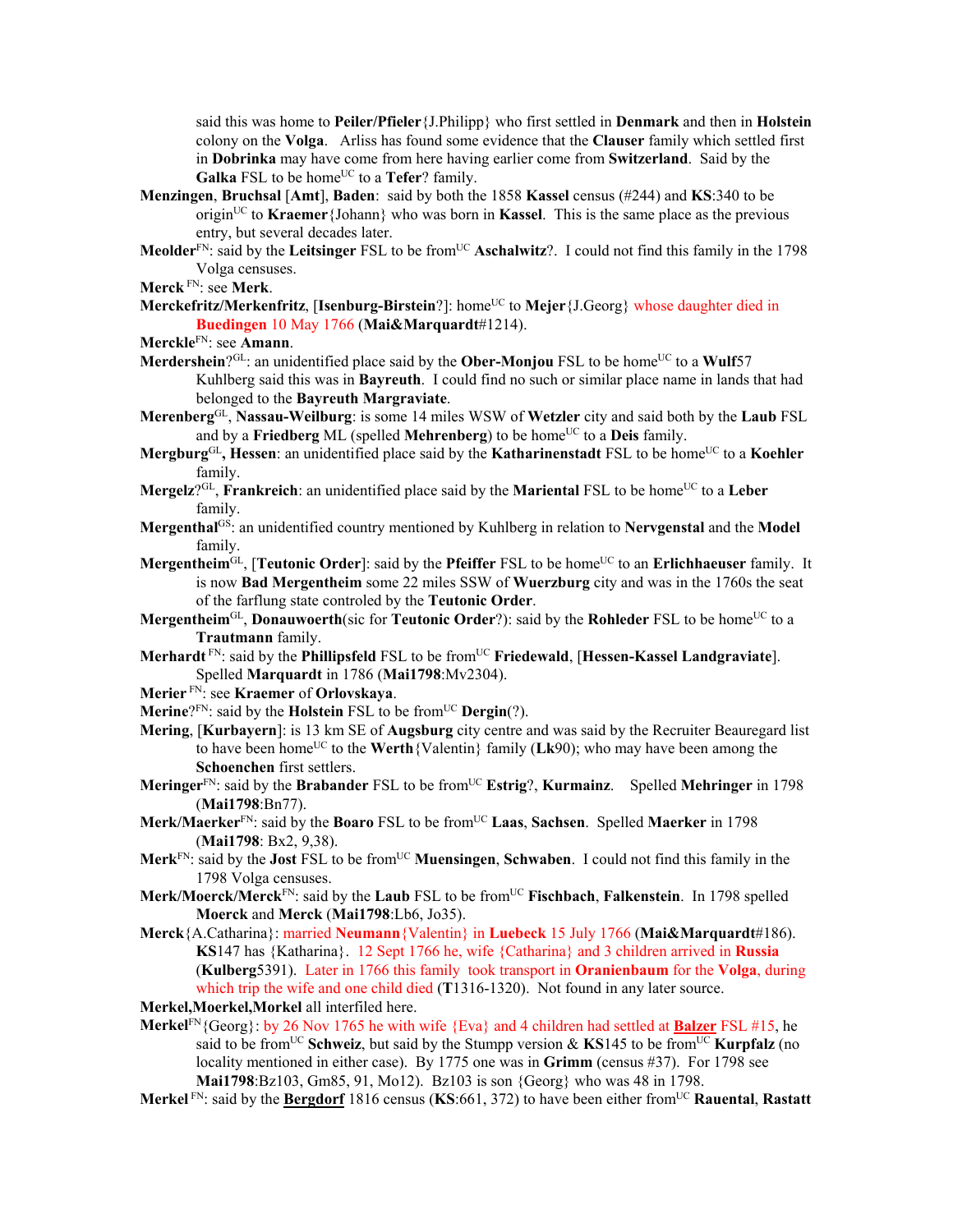[**Amt**], **Baden** or fromUC **Grosssachsen**, **Mannheim** [Amt], **Baden**. However, the **GCRA** using FHL(193,873) has proven their origin to be **Kleinniedesheim**, **Worms** [**Amt**], **Pfalz;** and they proved using **FHL**(766,099, 905,257 and 905,268) that the family lived in several places in **Galicia** (including: **Deutschbach** (**Reichau** parish), **Heinrichsdorf**, **Ostrowiec**, and **Sabawa** of **Stojanow** (Catholic) parish, near **Josefow**(aka **Josephsberg**)), as well as **Burtneck** and **Ranzen**, near **Riga**, **Latvia**, on their way to Russia. This was an extended family serveral of whom moved from **Galicia** to **Bergdorf** at different times; see the **GCRA** book for much detail. Also spelled **Merkels** and **Merckle**.

- **Meckel**? FN{J.Philipp}: 3 Aug 1767 he with wife {Katharina} and son had settled **Boregard** FSL #111, he said to be from<sup>UC</sup> **Rot** with a **Schulz** stepson  $\{J\}$ . Philipp} living in the household. I could not find this **Merkel** family in the 1798 Volga censuses.
- **Merkel**<sup>FN</sup>{Conrad/Konrad}: Catholic with wife [Anna}, son {Hartmann} and daughter {Anna} he arrived in **Russia**, said to be from **Isenburg** (**Kulberg**3759). Not found in **T**. By 20 Aug 1767 {Konrad} with wife {A.Elisabeth}, the 2 children, and the infant {J.Peter} he had settled at **Goebel** FSL #9, he said to be fromUC **Schlierbach**. In 1798 {Peter} now a widower is head of his own household in **Goebel** (**Mai&Marquardt**:Gb04), while {Konrad} himself also still in **Goebel** (Gb45).
- **Morkel**{Konrad}: By 1 July 1767with wife {A.Katharina} and son (J.Heinrich} he had settled at **Huck**  FSL #3, he said to be from **Isenburg**.
- **Merkel/Merckel**{Friedrich/J.Friedrich}: arrived in **Russia** with his mom and stepfather 14 Sept 1766 (**Kulberg**6519). Later in 1766 **Stuckard**{Peter}, wife {A.Maria} and **Merckel** son {Friedrich} took transport in **Oranienbaum** for the **Volga** (**T**7326-7328). By 16 Sept 1767 with wife {A.Maria} and **Merkel** stepson {J.Friedrich}, he had settled at **Jagodnaja Poljana** FSL #34 & 34a.
- **Meckel**{Philipp}: he was age 66 living in **Meinhard** in 1798 (**Mai1798**:Mn08). No FSL for **Meinhard**  has as yet been found [2015].
- **Merkel**FN{A.Margaretha}: by 28 Aug 1766 this widow of {J.Georg} had settled at **Merkel** FSL #47, she said to be from<sup>UC</sup> Hamburg. Not identified in any later record
- **Merkel**FN{A. Katarina/Katharina}: by 23 July 1767 with 2 children she had settled at **Neidermonjou** FSL  $#202$ , she said to be from<sup>UC</sup> [Hessen-]Darmstadt.
- **Merkel** FN{Katarina/Katharina}: by 3 Aug 1767 this widow had settled at **Neidermonjou** FSL #231, she said to be from<sup>UC</sup> Hamburg.
- **Merkel**FN{J.Georg}: by 30 Aug 1767 he and wife {Anna} had settled at **Paulskaya** FSL#223, he said to be fromUC **Romrod**?. In 1798 in **Paulskaya** his wife's maiden name was given as **Tautrich** (**Mai1798**:Pl01).
- **Morkel/MorckelMoerckel**RN{ Adam}: married **Hicks**{Catharina} in **Luebeck** 2 June 1766 (**Mai&Marquardt**#72). On 8 Aug1766 **Moerckel** {Adam & Catharina} arrived in **Russia**, he said to be from **Isenburg** (**Kulberg**3988). Later in 1766 {Adam & Catrina} in **Oranienbaum**  took transport for the **Volga**, on which trip their daughter was born (**T**5260-5262). Found in no published FSL. **Morkel**{Jack}: says he found this settler's 1726 baptismal record in **Pohl-Goens** which is now 23 miles NW of **Buedingen**, **Isenburg**, and then seems to have been in the **Hessen-Darmstadt** Duchy.
- **Merkel**{Johann}: age 42 and his **Geipel** wife {Sybilla} from **Hockerberg** were living in **Basel** with 6 children, the eldest being 15 (**Mai1798**:Bs40). They had married in 1777 (**Mai1798**:Mv871).
- **Morkel/MorckelMoerckel**RN{ other early **Volga** men of this family name}: {Johann & wife Anna} of the Reformed faith with children {Johann} 20, {Johannes} 10, {Maria} 23, {Anna} 16, {Christina} 8. {Peter & Anna} of the Reformed faith arrived in **Russia** 12 Sept 1766 with children: {Peter} 5, {Conrad} 3, {Anna} 7, and the elder Peter's mother (**Kulberg**4450).
- **Merkel**VV (aka **Makarovka,** and **Makarowkaka**) was a Lutheran German village on the western side of the Volga. Its FSL is published in Pleve, The German Colonies …, pp.421-430. According to that, the first settlers were from the following places with the family names shown here in parens: from **Alsace**: (**Rohlmann**);
	- from **Alstein, Pomerania**: (**Specht**);
	- from **Alteno/Altenau**(?): (**Brigmann**);
	- from **Berlin, Prussia**: (**Wegelin**);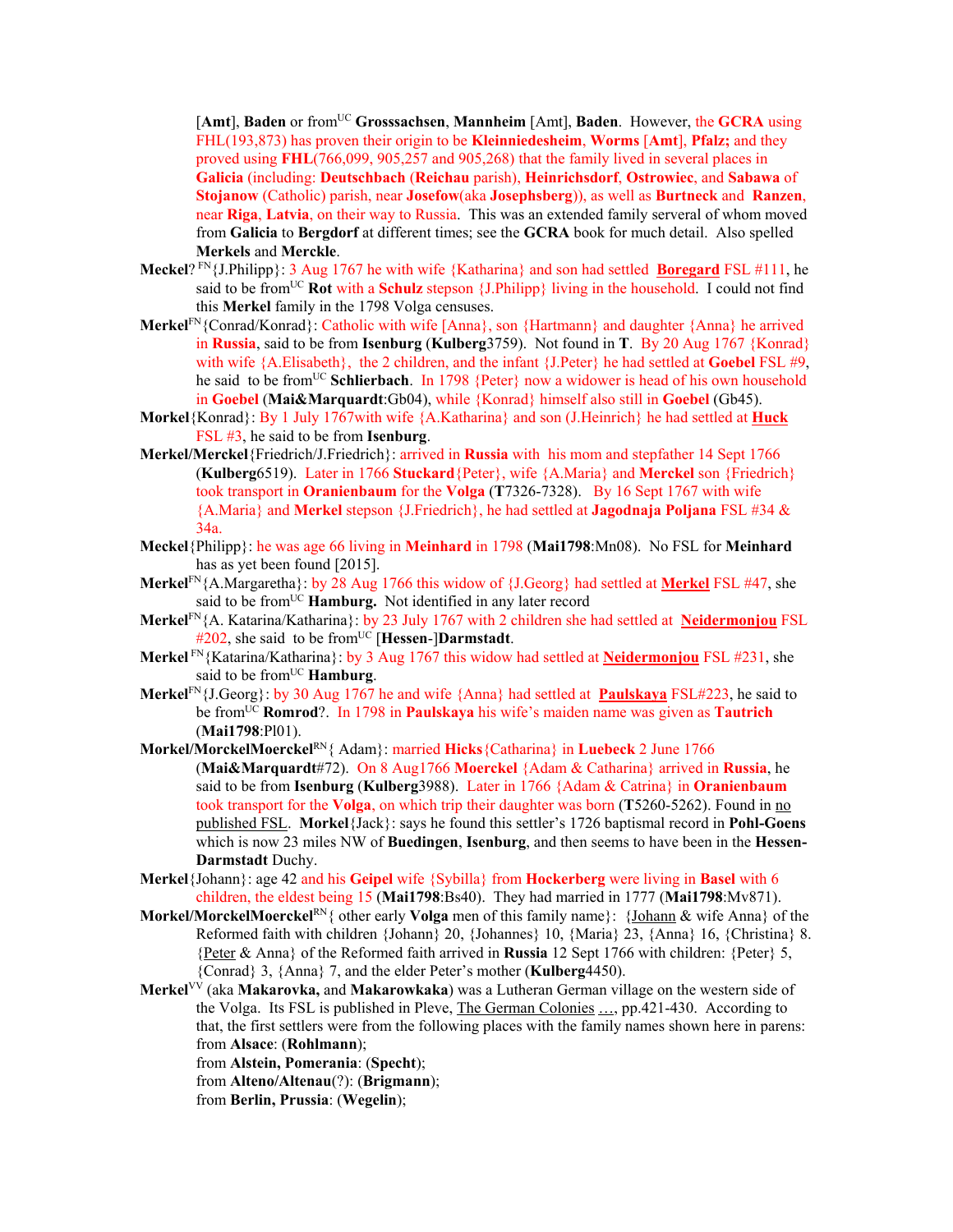from **Brandenburg**: (**Lohmann**); from **Copenhagen, Denmark**: (**Elbach**); from **Debertsin**(?), **Austria**: (**Grason**?); from **Dresden, Saxony**: (**Margheim**); from **Finland**: (**Olofsen**); from **Flensburg, Holstein**: (**Zeiser**); from **Galborsht**(?), **Prussia**: (**Foerster**); from **Gildeseer**(?): (**Gieseke**); from **Hamburg**: (**Brigann, Fokht/Vogt, Hasselbach, Kastens, Lampe, Merkel, Rik**?**, Schildt, Schumacher**); from **Hannover**: (**Litseu**?); from **Kiel, Holstein**: (**Flohr**); from **Kyusen**(?): (**Metz**); from **Leipsig, Saxony**: (**Just**); from **Litikh/Littich**(?), **Saxony**: (**Bese/Boese**?); from **Lton**(?): (**Bresiger**?); from **Lutenburg, Holstein**: (**Walter**); from **Lysanderhausen, Saxony**: (**Neumann**); from **Magdeburg, Prussia**: (**Beckmann, Frank, Redlov**?); from **Mecklenburg**: (**VonHolstein**); from **Neuburg, Wuerttemberg**: (**Adam**); from **Poland**: (**Hoffmann**); from **Riga, Lifland**: (**Miller**); from **Saxony**: (**Getse**/**Goetz**?); from **Schlyagenzet**(?), **Denmark**: (**Brant/Brandt**) from **Sester, Holstein**: (**Sontau**); from **Stuttgart, Wuerttemberg**: (**Siegfried**); from **Temppi**(?), **Prussia**: (**Krieger**); from **Tilsit, Prussia**: (**Artzer**); from **Ulm**; (**Gel**?); from **Vienna, Austria**: (**Fortner**); from **Vliograd**(?), **Hamburg**: (**Bruns**); from **Wenger, Prussia**: (**Wegelin**); from **Worms, Kurpfalz**: (**Becker**); from **Zelelfeld**(?), **Braunschweig**: (**Schredo**?). **Merker**<sup>FN</sup>: said by the **Graf** FSL to be from<sup>UC</sup> **Wuerzburg** (no locality mentioned). Later spelled **Maerker** (**Mai1798**:Gf16). **Merkewitz**, **Prussia**: an unidentified place which the **GCRA** found associated with a **Heine** family in 1749.

**Merl**FN: see **Merle**.

- **Merlau**GL, [**Hessen-Darmstadt Landgraviate**]: is some 15 miles ENE of **Giessen** city. Said by the **Buedingen** ML to be home<sup>UC</sup> to a **Gruen** woman who married a **Wurm** man in 1766; by 1767 this couple was in **Grimm** (Mai&Marquard#501). Said by the **Kraft** FSL to be home<sup>UC</sup> to a **Becher** family. Said by the **Buedingen** ML to be home<sup>UC</sup> to the **Gruen** woman who married in 1766 a **Bender** man (**Mai&Marquardt**#500); by 1767 this couple was in **Stephan**. .
- **Merlau, [Hessen-]Darmstadt [Landgraviate]**: said by the **Buedingen** ML to be home<sup>UC</sup> to **Boecher**/**Becher**{Anton} who married **Wolff**{Eliesabetha Barbara} on 11 April 1766 (**Mai&Marquardt**#521). This is the same place as the previous entry.
- **Merle**? FN: said by the **Rosenheim** FSL to be from<sup>UC</sup> **Brakin**?, **Wuerttemberg** [Duchy]. In 1786 spelled **Merl** (**Mai1798**:Mv2453).
- **Merlein**?FN: said by the **Leitsinger** FSL to be fromUC **Reuth**, **Bamberg** [**Bishopric**]. Spelled **Mehrlein** in 1798 (**Mai1798**:Hz38, Sm8).
- **Mermis**FN: see **Marmis**.

**Mersch**<sup>FN</sup>: said by the **Norka** FSL to be from<sup>UC</sup> **Isenburg** (no locality mentioned). I cannot find them in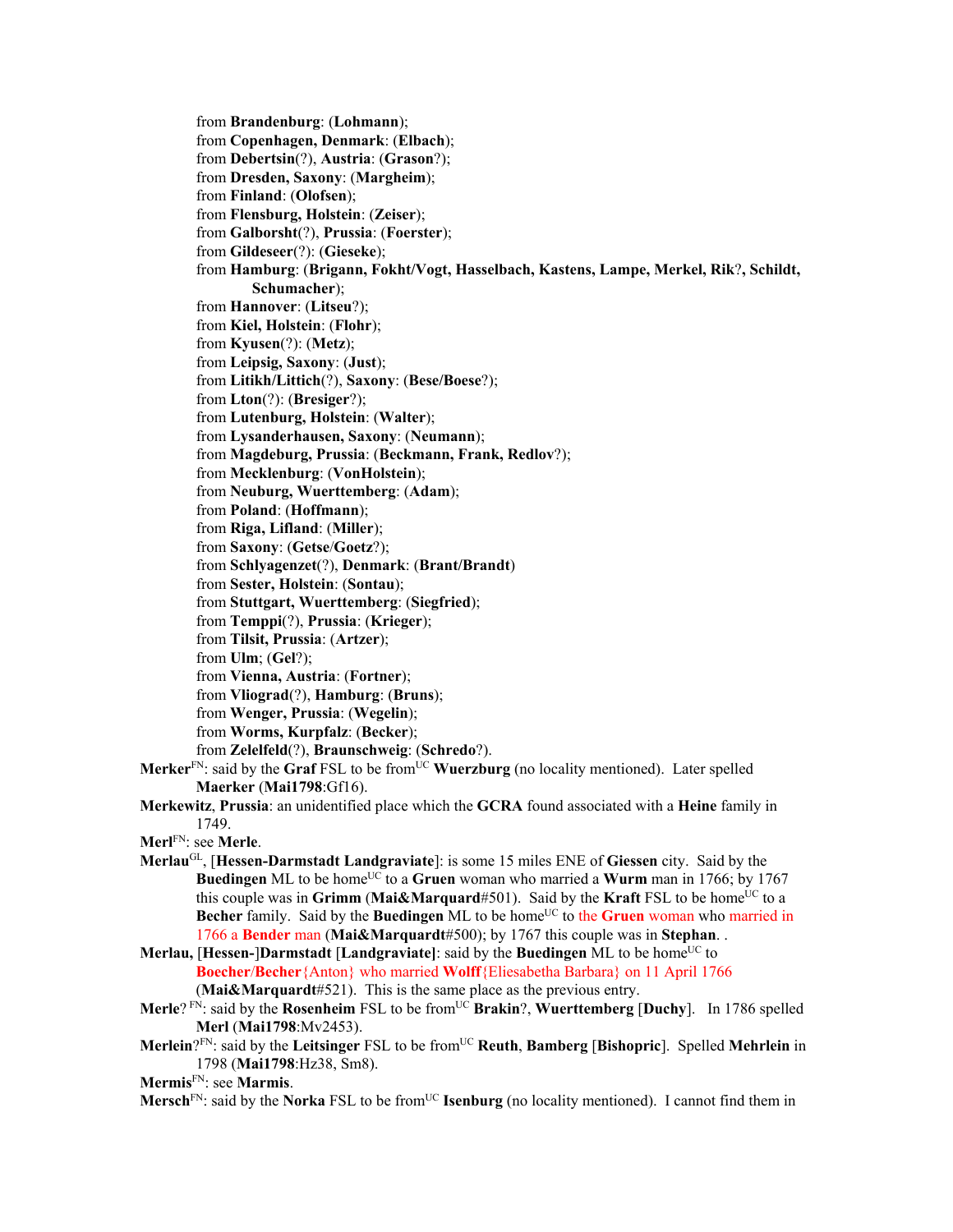the index to the 1798 censuses.

- **Mersch**{J.Christoph}: from the **Pfaltz** married **Dorn**{Friederica} 23 April 1766 in **Friedberg** (**Mai&Marquardt**#336). Not found in any later source.
- **Merscheburg**FN: see **Moeserburg**.
- **Merschlem?, [Kur-]Brandenburg**: an unidentified place said by the Urbach FSL to be home<sup>UC</sup> to a **Schmidt**{Gottfried} family.
- **Merseburg**, [**Kur**-]**Sachsen**: is 17 miles W of **Leipzig** city and was said by the **Reinwald** FSL to be home<sup>UC</sup> to the **Jung** family.
- **Mersfeld**GL**, Kurpfalz**: an unidentified place said by the **Preuss** FSL to be home to an **Dekhel**? family. This probably is **Moersfeld**, **Rhineland-Palatinate**, some 22 miles NNE of **Kaiserslautern**.
- **Merten**GL: see **Mirten**.
- **Mertes**FN: filed with **Mertz**. **Mertin**GL: see **Mirten**.
- 
- **Mertini**{Catharina}: married **Held**{Wolffgang} 18 June 1766 in **Rosslau** (**Mai&Marquardt**#1019). **KS**134 has {Wolfgang}, {Katharina}, and the wrong year: 1765. Not found in any later source.
- **Mertz**, **Maerz**, **Markus, Martis**, **Martz**, **Merz** and **Metz:** all interfiled here.
- **Maerz{**Johannes}FN: not found in **Kulburg** or in **T**, but by 27 Aug 1767 he and wife {Barbara} had settled at **Boregard** FSL #46, he said to be from<sup>UC</sup> **Kirchhausen**. I could not find him in **Mai1798**, but **Kraus**{Barbara} was at **Zug** (Zg19) as the wife of **Meis**{Peter}.
- **Mertz**FN: said by the **Brabander** FSL to be fromUC **Koenigshofen**, **Nassau**.
- **Mertz**: go to **Maertz**.
- **Maerz/Mertz/Markus**FN{Hermann}: said by the **Cheisol** FSL to be fromUC **Sierck**, **Frankreich**. Spelled **Mertz** (**Mai1798**:Hr5) and **Markus** (Ls30) in 1798.
- **Merz/Maerz**FN: listed by the 1816 **Glueckstal** census (**KS**:676, 373) as coming by way of Torschau, **Hungary**. Using **FHL**(717,097, and 717,055), the **GCRA** proved they did not come through Hungary, but came directly from **Hunspach**, **Sulz** [**Amt**], **Elsass**. See the **GCRA** book for more details. Also spelled **Maerz**.
- **Merz/Mertz**FN: according to the **Grimm** FSL a single Merz young man (no origin indicated) was living with a **Heppel** family from<sup>UC</sup> **Darmstadt** (no locality indicated). He is called brother to the head of the household … might be brother to the wife? Later spelled **Mertz**.
- **Merz**<sup>FN</sup>{Appolonia}: widow of **Metz**{Joseph} said by the **Hoelzel** FSL (#6) to be from<sup>UC</sup> Ochsenfurt, **Wuerzburg**. I could not find either her or her children in **Mai1798**.
- **Mertz**<sup>FN</sup>: said by the **Leichtling** FSL to be from<sup>UC</sup> **Regensburg** (no locality mentioned).
- **Maerz**FN{Heinrich}: said by **Lauwe** FSL #43 to be fromUC **Fuerth**, **Ansbach**.
- **Maerz**{Anton}: said by the **Leichtling** FSL #32 to be from **Regensburg**.
- **Mertz/Marx**{Johannes}: aka **Marx**{Johannes} he was in **Luzern** in 1798 with his **Griessling** wife (**Mai1798**:Lz8). Since I have found them in no FSL, there is no reference to any other earlier colony, they may well have been **Luzern** first settlers.
- **Martis/Mertes/Mertz**FN{Heinrich}: not identified in **Kulberg**. Using LDS Film #585833 **Hirt{**Corina} found that he was the son of {Anton}; was born about 1717, probably near **Bombogan, Kurtrier** where on 4 February 1750, he married **Baur**{Sophia} born about 1720 daughter of {Dionysii}. In the same source {Corina} found that this young couple had 4 children baptized in **Bombogan**; and 2 younger children baptized in **Wittlich** (Film # 531291). Not found in **Kulberg** or in **T.** By 14 June 1766 as a **Martis** family they had settled at **Mariental** FSL # 41, he said to be from **Wittlich, Kurtrier**. In 1798 {Heinrich} apparently had died and a married daughter **Mertz**{Katharina} was still living in **Mariental** with her **Herrmann** husband, their 10 children and her **Bauer** mother {Sophia} (**Mai1798**:Mt68). At the same time two of her brothers were recorded in the same colony as a **Marthes** and a **Mertz** (**Mai1798**:Mt33 & 59).
- **Martz<sup>FN</sup>: said by the Neidermonjou FSL to be from<sup>UC</sup> Asbach. Spelled Markus and Marx in 1798** (**Mai1798**:Mv1907,Ka112).
- **Merz**FN{Michael}: said by the **Neidermonjou** FSL to be fromUC **Bern**?.
- **Mertz**FN{G.Philipp,J.Heinrich,J.Peter,Elisabeth}: said by the **Reinhard** FSL #29a to be step-children in the **Klinger**{J.David} household #29 [likely children of the wife {Elisabeth} from **Flor**(?), **Isenburg**. For 1798 see **Mai1798**:Mh1.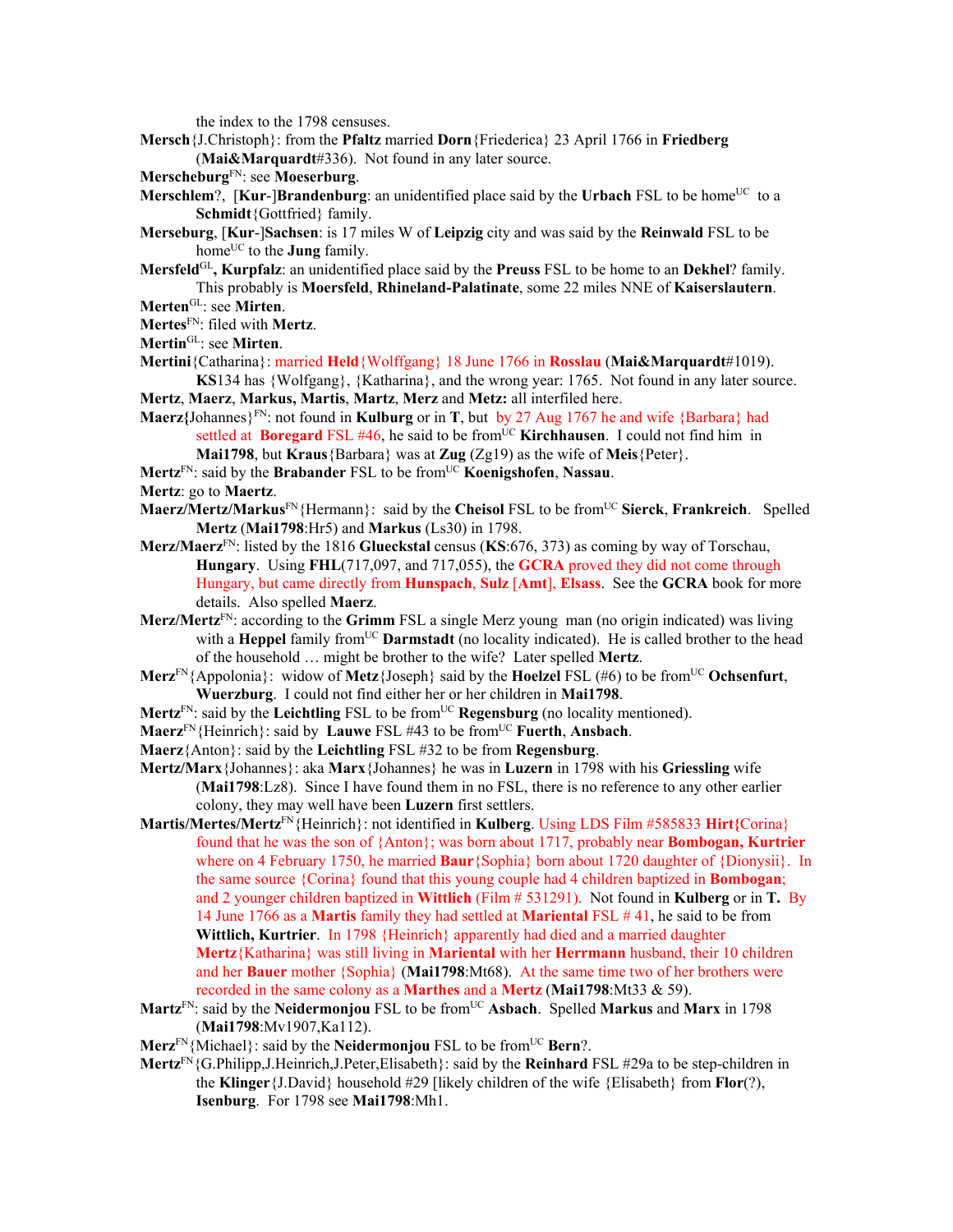- **Mertz**{Michael FN: in 1798 said to be from **Schoenchen** (**Mai1798**:Lz13) but he is too young to find in an FSL.
- **Marz** FN: said by the **Stahl-am-Tarlyk** FSL to be from<sup>UC</sup> **Maribo**, **Holstein** [Duchy]. I could not find members of this family in **Mai1798**.
- **Mertz**? <sup>FN</sup>{Christian}: said by the **Stahl-am-Tarlyk** FSL #37 to be from<sup>UC</sup> **Dorup**, **Daenemark [Kingdom**]. For 1798 see **Mai1798**:St49).
- **Mertz**FN{Michael}: said by the **Urbach** FSL #52 to be fromUC **Geidigem**?, **Mecklenburg**. For 1798 see **Mai1798**:Ur30,Ka132.
- **Mertz**: also see **Marx**.
- **Mertz**{A.Elisabeth}FN: **KS**:119 and 145, and the **Buedingen** ML says she and **Asmus** {Johannes} both fromUC **Lissberg** married in 1766 (**Mai&Marquart**#711). I have not found them in any FSL.
- **Mertz**{Catharina Elisabeth}: fromUC **Niederwehrbach**, **Hessen-Darmstardt Landgraviate** married **Wohr**{Leonhard} in **Friedberg** 23 April 1766 (**Mai&Marquardt**#335). Not found in any later source.
- **Maerz**{Jacob}: **KS**144 says he left **Holzhausen** near **Wetzlar**. No further information found.
- **Merz**FN{J.Peter}: this man and wife left **Fraenkisch-Crumbach** in 1766 for Russia (**Gieg1**). So far I have found no trace of them in Russia.
- **Mertz/Merz**{J.Peter}: son of {J.Philipp} of<sup>UC</sup>**Kirchberfurt** married **Muth**{A.Margaretha} in **Fraenkisch-Crumbach** 26 April 1766 (**Mai&Marquardt**#751). Parish records note that they left for **Russia** in 1766 (**Mai&Marquardt**#1280b). On 15 Sept 1766 this **Merz** couple arrived in **Russia**, he said to be from<sup>UC</sup> **Erbach** (**Kulberg**6067). Later the parish priest received word that they had arrived safely in a colony near **Petersburg** (**Mai&Marquardt**#1280b). Not found in any later source.
- **Maerz**{Kath.}: **KS**144 sats this widow of {J.Niklaus} left **Wallernhausen** near **Buedingen** with a daughter and two children of hers.
- **Merz**{Marzel}: **Kulberg**62 said he was single from<sup>UC</sup> Wuerttemberg. Not in **T** nor in any published FSL.
- **Mertz**{Niklas}: **KS**145 says he left **Lissberg** near **Nidda** with wife{Kath.}, a daughter and the daughter's children. Not found in any later source.
- **Mertz**FN: this family name was found recorded in **Schotten** parish records for many generations prior to 1767; see **Flegel** trip.
- **Mertzig**, **Kurtrier**: is 34 km NW of **Saarbrueken** city, and some 21 miles S of **Trier** city. Said by the **Keller** FSL to be home<sup>UC</sup> to a **Hoffmann** family. Said by the **Mariental** FSL to be home<sup>UC</sup> to **Asselborn**, **Breit**, and **Siehr** families, and possibly a **Knapp** family.
- **Mertzig** GL: see also **Merzig**.
- **Merxheim**?, [Kur-]Trier?: said by the Reinwald FSL to be home<sup>UC</sup> to the Neuwirth {Georg}family. This Merxheim is 14 miles WSW of **Bad Kreuznach** and was not in **Kurtrier**. It was just S of the Nahe River and must be the same as the following entry.
- **Merxheim**, **Wild and Rhine County**: is 22 km WSW of **Bad Kreuznach**. Said to be in 1733 the birthplace of **Fuchs**{J.Georg} who went to **Hussenbach**. Actually it seems to have been in some Condominium that **Wild and Rhine County** shared with some other country.
- **Merz**FN: interfiled with **Mertz**.
- **Merzhausen**: an unidentified place said by the Recruiter Beauregard's list to have been home<sup>UC</sup> to the **Heil**{Johannes} family (Lk82). Said by the **Neidermonjou** FSL to be home<sup>UC</sup> to a **Salorkube**? family and possibly to a **Schmidt** family. There are at least 3 Merzhausens and 1 Marzhausen in Germany.
- **Merzhausen**, **Nassau**[-**Usingen Principality**]: is 5 km WSW of **Usingen** town and was said by the **Warenburg** FSL to be home<sup>UC</sup> to a **Schiffman** family. Another source mistakenly spelled this as **Erzhasen**.
- **Merzig**, [**Kur**-]Trier: Said by the **Seelmann** FSL to be home<sup>UC</sup> to a Bies family.
- **Merzwald**(?)<sup>GL</sup>, **Elsass**: an unidentified place said by the **Dietel** FSL to be home<sup>UC</sup> to a Urban family. **Meseler**{Catharina}: married **Hecht**{Joseph} 24 June 1765 in **Rosslau** (**Mai&Marquardt**#869 &
	- **KS**145). **KS**133 had {Josef} and {Katharina}. The **Mariental** FSL#3 said **Hecht** was from<sup>UC</sup> **Regensburg**.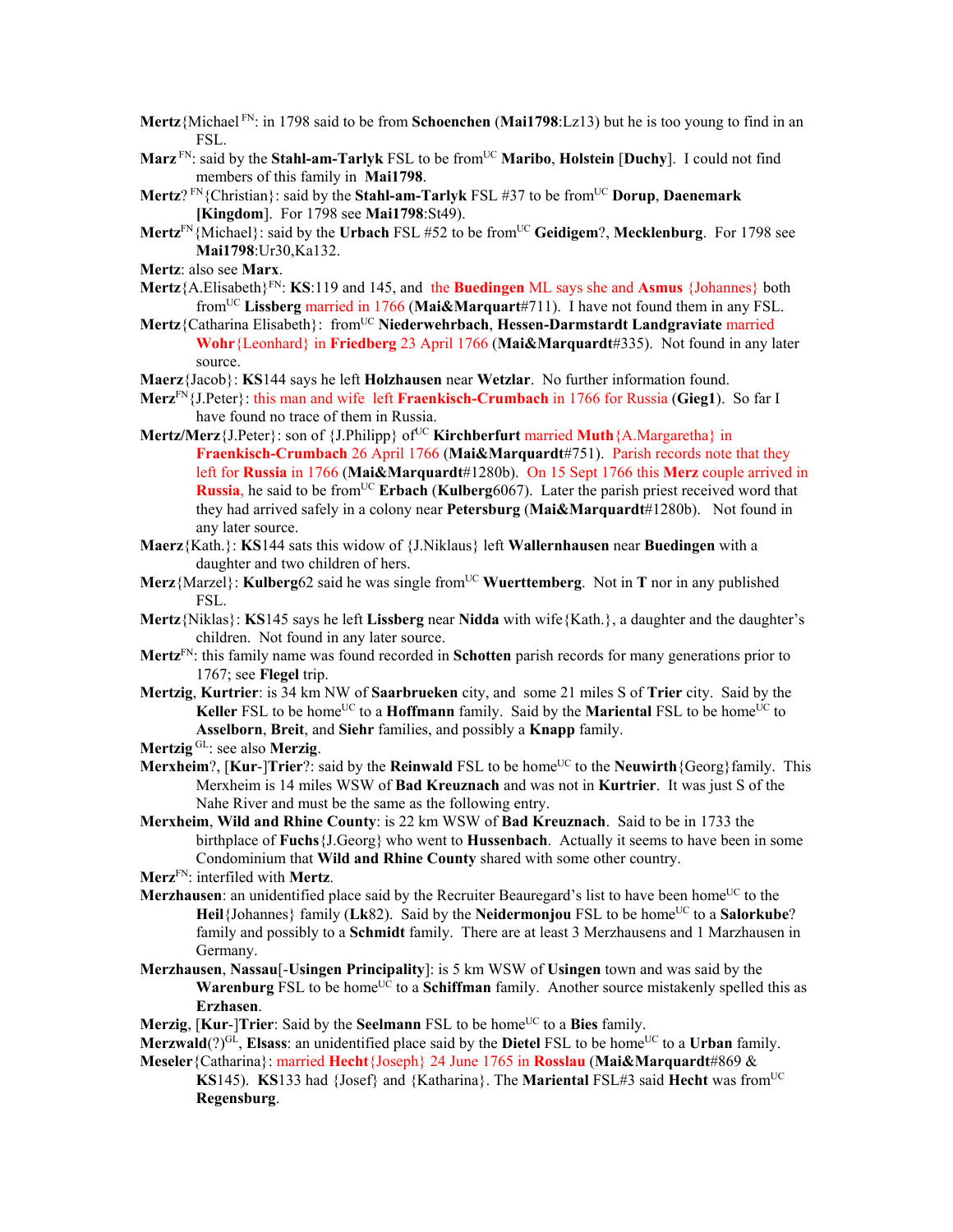- **Mesing**<sup>FN</sup>: said by the **Paulskaya** FSL to be from<sup>UC</sup> **Borgatfeld**?. In 1798 the family name was spelled **Messin** (**Mai1798**:Pl62).
- **Meskau**GL, **Prussia**[**n Farther Pomerania**]: is now Morzyca, **Poland**, and was some 27 miles ESE of **Settin, Prussia.** the **GCRA** found evidence that this was the birthplace<sup>UC</sup> of the **Berg** man who was in **Kassel** 1818-20 and 1827-33, having come via **Golno**, living in **Katerschin**, a Bulgarian village near **Odessa** City 1821-1826, and finally moving to **Arcis**, **Bessarabia** in 1827.
- **Meske**<sup>FN</sup>: said by the 1816 **Glueckstal** census (**KS**:676) to be from<sup>UC</sup> Gross Kotten, Braunschweig [i.e. Brandenburg, then part of Prussia], while **KS**: 373 said that the family had then come from there via West Prussia. The **GCRA** concluded that their origin was probably in **Gross-Kotten**, and then in **Ascherbude**, both in **Filehne Kreis**, **Posen province**, **Pussia**. See the **GCRA** book for more details. Also spelled **Moeske** and **Messke**.
- **Messein**(?)GL**, Pfalz**: an unidentified place said by the Pleve version of the **Jagodnaja Poljana** FSL to be homeUC to a **Fuchs** family. Kromm seems to spell ie **Messen**.
- **Messelgruebe**GL**, Kurmainz**: an unidentified place said by the **Preuss** FSL to be home to **Becker, Gupert/Hupert/Hubert**?**,** and **Weitz** families.
- **Messen**GL: see **Messein**.
- **Messer**<sup>FN</sup>: said by the **Belowescher Kolonien** FSL to be from<sup>UC</sup> **Wuerttemberg** (no locality mentioned)
- **Messer**<sup>FN</sup>: said by the **Messer** FSL to be from<sup>UC</sup> **Kurpfalz** (no locality mentioned).
- **Messer**FN{A.Dorothea}: said by the **Norka** FSL to be an orphan daughter of Johannes Messer living in the **Popp** household. I could not find her in the 1798 Volga censuses index.
- **Messer**FN{Elizabeta, Just}: said by the **Norka** FSL to be orphaned children of Johannes Messer living in a **Bauer** household. For possible 1798 entries see **Mai1798**:Nr29 and Bz68?
- **Messer**<sup>FN</sup>{Heinrich}: said by the **Norka** FSL to be from<sup>UC</sup> **Isenburg** (no locality mentioned). For 1798 see **Mai1798**:Nr58, 48 and possibly 29?
- **Messer**FN{J.Just}: said by the **Norka** FSL to be an orphaned son of Johannes Messer living in the **Deis** household.
- **Messer**VV: (aka **Ust-Solikha, Ust-Solicha**, and **Ust-Zolicha**) is a Lutheran German village on the western side of the Volga founded in 1766. Its FSL is now published in Pleve, Einwanderung …, vol.III, pp. 131-153. According to this, the first settlers were from the following places (unfortunately the clerk listed only states, no localities) with the family names shown here in parens. Other spellings of family names, usually from later sources are in square brackets. Verified corrections are in red. The number with the family name is their household number in the FSL: from **Ansbach**: (**Emert**[**Emmert**]30);

from **Aulendiebach**, **Isenburg**[-**Buedingen County**]: (**Meisinger**57a, frau **Lang** (nee

- **Meissinger**)57, frau **Herdt** (nee **Meissinger**)58, frau **Geis** (nee **Meissinger**)59);
- from **Brandenburg**: (**Baecker**[**Becker**]25, **Brauer**4, **Focht**14, **Masch**29, **Rady**[**Radi**]27, **Stando**?26, **Stenzel**34, and possibly **Schmidt**27a);
- from **Bueches/Buches**, **Isenburg**[-**Buedingen County**]: **Kaiser**/**Kayser**47, 48, frau **Henkel** (nee **Kaiser**)49, **Schlaegel**53,);
- from **Darmstadt**: (**Emmerling**?92, **Nenies**?[**Nunius**]84);
- from **Duedelsheim**, Isenburg-Buedingen County: (Ochsenhirt36, **Willmann**37,);
- from **Durlach**: (**Dinkelacker**[**Dinkelaker**]24a and frau **Hammel**24);
- from **Eckartshausen**, **Isenburg**[-**Marienborn County**]: (frau **Zieg** (nee **Bohn**)73);

```
from Falkenstein: (Schanz[Schantz]21);
```
- from **Frankenlict**?: (**Mauter**15);
- from **Goloisch**?: (**Hammel**24);
- from **Hamburg**: (**Didion**19);
- from **Hannover**: (**Ernst**85, **Zwingmann**13);
- from **Hessen**: (**Laufer**83);
- from **Huettengesas**, **Isenburg**[-**Meerholz County**]: (**Burbach**87a, **Zieg**71, 73);
- from **Isenburg**: (**Arnbrecht**[**Armbrecht**]66, 70a, **Bert**?28, **Betz**81, **Deisel**74,
	- **Dickmann**[**Deckman**]60, **Dickmann**[**Ditman**]3, **Eckel**35, **Geis**[**Geiss**]59, **Goebel**77, **Goetz**39, 44, **Henkel**[**Hinkel**]49, **Herdt**[**Hardt**]62,63,78, **Hergenhein**[**Hargenhein**]46, **Herr**[**Geier**]89, **Hoffmann**54, **Holland**[**Goland**]71a, **Kaiser**47,48, **Klapp**[**Klap**?]61,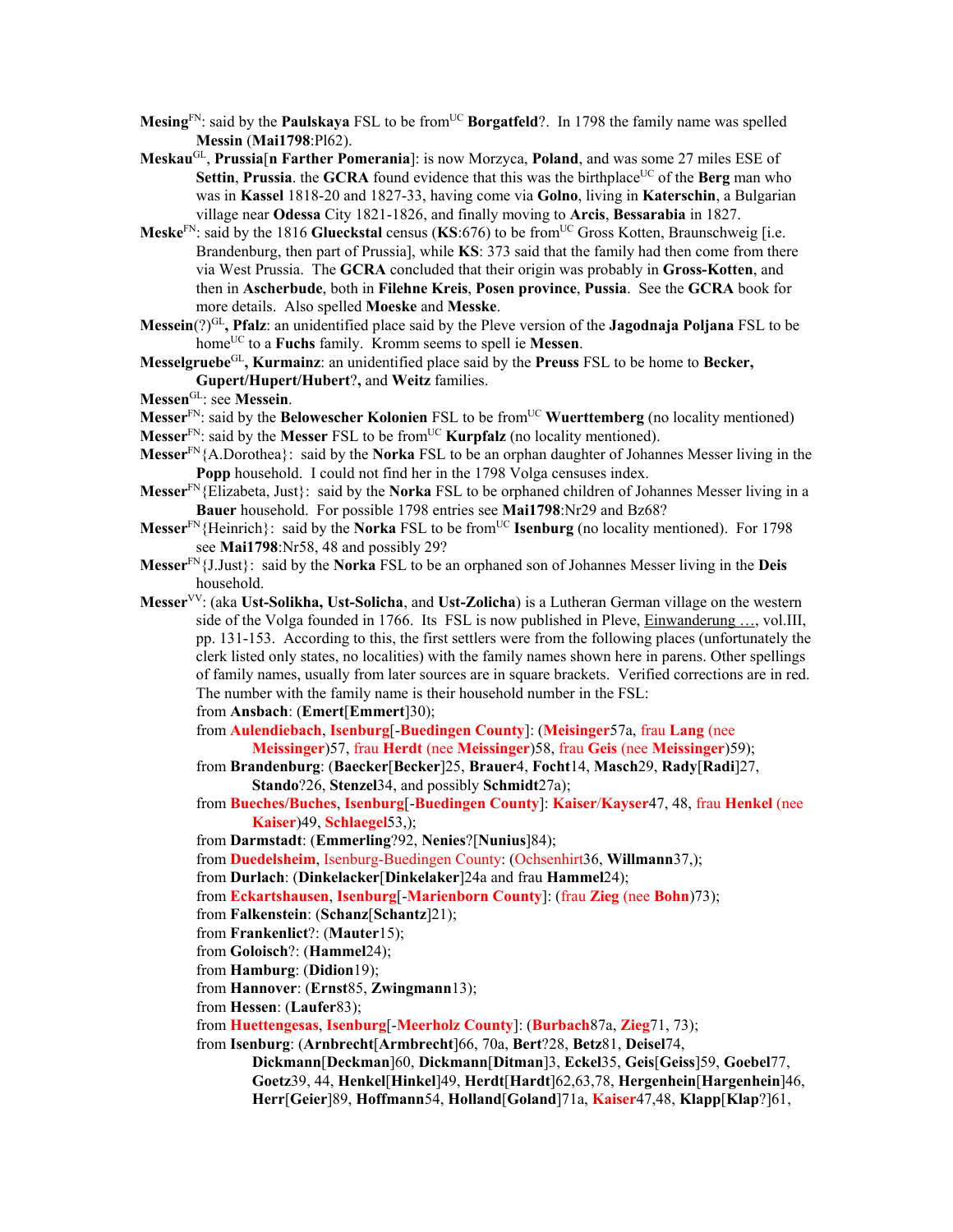**Kraus**76, **Krecker**?55, **Lang**56,57, **Lehr**69,70,72, **Lipps**68, **Lorey**[**Lorei**]65, **Meininger**40,41,42, **Mueller**43, **Nuss**88, **Ochsenhirt**36, **Osterreich**[**Oestreich**]7, **Popp**82, **Ritter**80, **Roeder**[**Raeder**]91, **Satler**[**Sattler**]50, **Schaefer**52, **Schlaegel**53, **Schmidt**45,67,79,61a, **Schneider**87, **Schott**64, **Trautmueller**[**Trachmueller**]51, **Ullrich**[**Ulrich**]75, **Weber**38, **Weibert**35a, **Wiederholt**[**Wiederhold**]90, **Willmann**37, **Zeller**86,40a, **Zieg**71,73, and possibly **Burbach**87a, **Daut**?[**Thaut**]41a, **Laubach**69a, **Meisinger**57a);

from **Kurpfalz**: (**Beckel**22, **Lorenz**20, **Meiserling**17,20a, **Meng**10, **Messer**1,

**Schmall**[**Schmal**]31, **Schmidt**8, **Schwan**23, **Weber**32, and possibly **Brauer**10a and **Just**32a);

from **Rinderbuegen**, **Isenburg**[-**Birstein**? **County**]: (**Roeder**[**Raeder**]91);

from **Odenwald**?: (**Brunner**[**Bruner**]10a);

from **Ulm**: (**Neher**[**Ner**?]33);

from **Wolferborn**, **Isenburg**[-**Birstein County**]: (**Roeder**[**Raeder**]91);

from **Wuerttemberg**: (**Roesler**[**Ressler**]18, **Schmidt**6);

from **Zweibruecken**: (**Manweiler**5,9,11,12, **Schneider**2).

**Messerschmidt**FN: he was in **Schaefer** in 1798 (**Mai1798**:Sf7) but I could not find him in any published FSL.

**Messier**: an unidentifed place in the Low Countries that **Kulberg**92 said was home<sup>UC</sup> to **Strelholz**{Bartholomaeus+w+2c} Catholic.

- **Messiere:** an unidentifed place in the Low Countries that **Kulberg** said was home<sup>UC</sup> to the following families: **Karlin/Karolei**80, **Lamak/La Marque**78.
- **Messin**FN: said by the 1798 **Paulskaya** census to be the maiden name of frau **Menet** (**Mai1798**:Nb16). **Messin**FN: also see **Mesing**.
- **Messing**{Christian,Margaret,Julianna}: listed in the 1798 **Seelmann** census (Sm14) but I could not find them in any FSL.

**Messing**FN: also see **Mensing**.

**Messinger**FN: said by **KS**:374 to be from **Wuerttemberg** and to have gone to **Glueckstal**; but the **GCRA** could not find anyone of that surname in any Glueckstal colony.

**Messke**FN: see **Meske**.

**Messler**<sup>FN</sup>: said by the **Leichtling** FSL to be from<sup>UC</sup> **Wartenberg** (no locality mentioned).

**Messler**?FN: also see **Meiser**.

- **Messner**FN: listed by the 1814 Bergdorf census (**KS**:665, 274) with no origin. The **GCRA** thinks they might have been from **Klein Ingersheim**. Also spelled **Moessner**. See the **GCRA** book for detail.
- **Meterheim**(?)<sup>GL</sup>, **Waltenberg**: said by the **Dietel** FSL to be home<sup>UC</sup> to a **Reis** family. This actually was **Mettenheim, Wartenberg** and the family name was **Rein** (**Mai&Marquardt**#1249).
- **Methes**{Susanna}: **KS**145 said this single woman left **Mettenheim** heading for **Dietel**. Found no additional information.

**Metler**FN: see **Mettler**.

**Metten**?<sup>GL</sup>: an unidentified place said by the **Neidermonjou** FSL to be home<sup>UC</sup> to a **Brumbien**? widow.

**Mettenheim**GL**, Wartenberg**: is some 7 miles NNW of **Worms** city. It was home to Pastor Seyffarth who provided a contemporary report on families that went to Russia. It was also home to the **Mattheas** woman who married a **Schlund** man in 1768 and lived in **Bauer**

(**Mai&Marquardt**#1243). According to the pastor, it was also home of a **Boehmer** couple (wife nee **Weigand**), of a **Knobloch** man, of a **Reichel** man, and of a **Rein** couple, all of whom settled in **Dietel**VV (**Mai&Marquardt**#1236, 1241, 1244, 1249). **Dona Reeves-Marquardt** has found the **Knobloch**, **Reichel, Rein** and **Wirth** family birth records in **Mettenheim, Wartenberg** church books. Said by  $KS124$  to be home<sup>UC</sup> to **Chalitz**{Anton} who married **Frandt**{K.Maria}.

**Mettenheim**<sup>GL</sup>, Wuertemberg: said by the Dietel FSL to be home<sup>UC</sup> to a Boehmer? family. This actually was **Mettenheim, Wartenberg** (**Mai&Marquardt**#1236).

**Mettenzimmern**GL: see **Metterzimmern**.

**Metterzimmern**, **Besigheim** [**Amt**], **Wuerttemberg**: was proven by the **GCRA** to be home to the **Benz**/**Bentz**{Johannes} family that settled in **Neudorf**.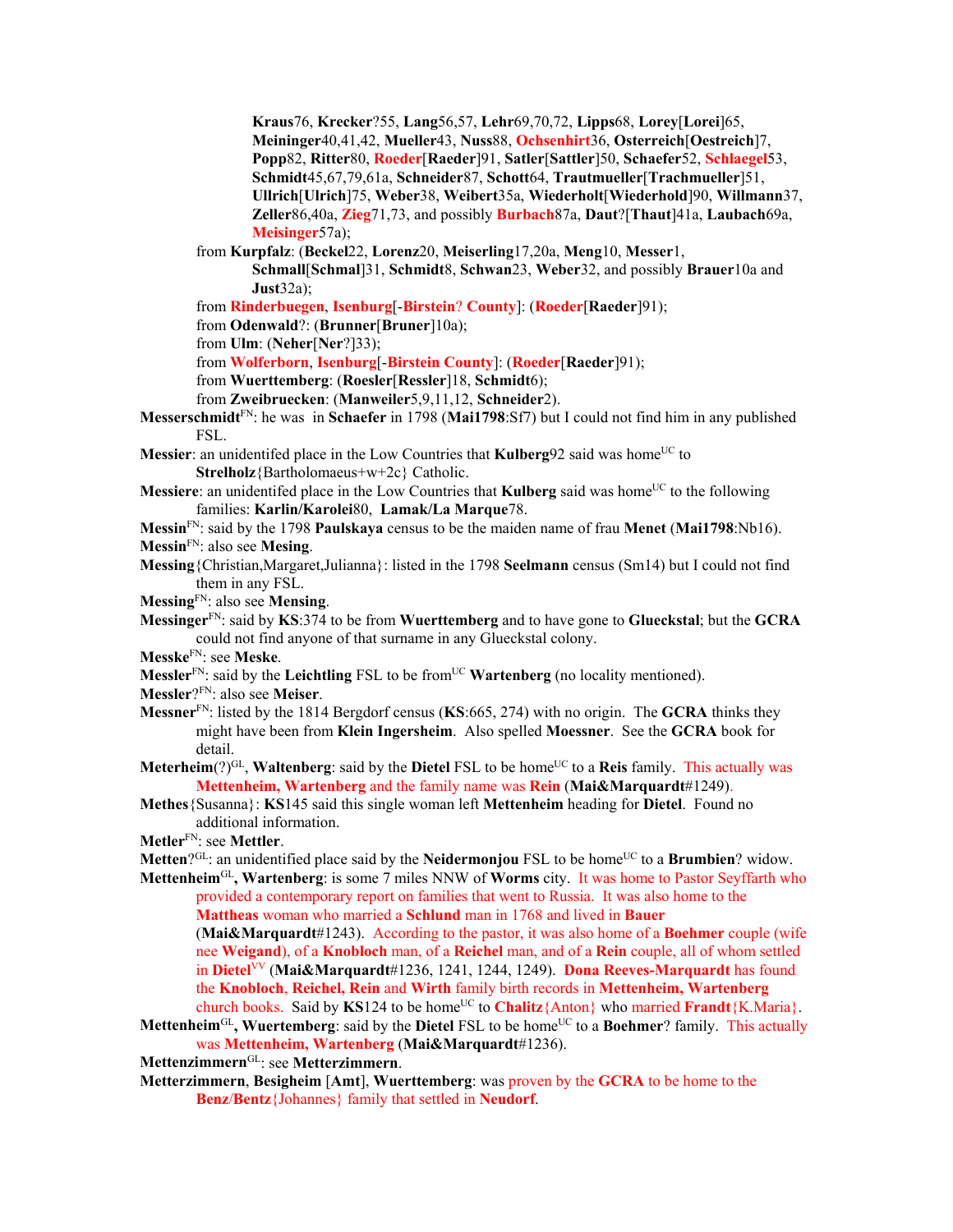**Mettich**FN: see **Mettig**?.

- Mettig?<sup>FN</sup>: said by the **Paulskaya** FSL to be from<sup>UC</sup> Mockritz. In 1798 the family name was spelled **Mettich** (**Mai1798**:Ss14,17).
- **Mettler** {J.Jakob}<sup>FN</sup>: the 1816 **Kassel** census (#35) mistakenly said this family came from<sup>UC</sup> **Hochdorf**, **Vaihingen** [**Amt**], **Wuerttemberg**. The **GCRA** reported that the oldest known roots of this family are in **Blumenstein**, **Bern Kanton**, **Switzerland**, next moving for a generation or two in **Gumbreschtshof/Gundershofen**, **Niederbronn Amt**, **Elsass**. Using **FHL**#753,734 and 119,335 the **GCRA** proved that this family moved to **Rumbach**, **Bergzabern** [**Amt**], **Rheinpfalz** in the early 1700s which they left to go to **Kassel**. Also spelled **Metler**.
- **Mettler**{Melchior}FN: the **GCRA** says this family leftUC **Hochdorf**, **Vaihingen** [**Amt**], **Wuerttemberg**in 1809 going first to **Glueckstal** and then to **Kassel**.
- **Metz**FN{J.Philipp}: see **Merz** of **Grimm**.
- **Metz**FN{Appolonia}: see **Merz** of **Hoelzel**.
- **Metz**{Georg Michael/Michael}: **Hirt**{Corina} found that this son of {J.Peter & A.Magdalena} was baptized 17 Jan 1731 in **Orendelsall**, married {M.Rosina/Rosina} daughter of **Kohler**{Heinrich} 25 Sep 1753 in either **Windischenbach** or **Orendelsall (**LDS Film #1340255). Two daughters were baptized in **Pfedelbach,** one in 1754 and one in 1758 **(**LDS Film #1340239). Lutheran fromUC **Baden-Durlach Margraviate** arrived at **Schleswig city, Schleswig Royal Duchy** in July 1761. In 1763 with a sister {Eva Catharina}, his wife {M.Rosina} and a daughter, he was declared free to leave **Denmark** (EEE p.520). **KS**:82 and 145 say he was in a party of 3 from<sup>UC</sup> **Mechlenburg** which in 1764 was sent on to the **Saratov** area as part of the group of colonists transported under the command of Captain Paykul and Cornet Rehbinder. By 1775 he had settled in **Schilling** (1775 census #59), so is a likely first settler there. In 1798 his widow {Rosina} and offspring were still in **Schilling** (**Mai1798**:Sg60)
- **Metz**<sup>FN</sup>{Aegenius}: said by the **Merkel** FSL to be from<sup>UC</sup> **Kyusen**(?). Later may have been spelled **Mertz**.
- **Metz**FN: this family name was found recorded in **Haiger** parish records during the years prior to 1767; see **Flegel** trip.
- **Metz**FN: also spelled **Maerz**, **Mertz** and **Merz**.
- Metz, Lothringen: is 29 miles N of Nancy, France, and was said by the Dehler FSL to be home<sup>UC</sup> to a **Westphale** family.
- **Metzel/Meuszel**FN{Joseph}: married **Geyer**{Maria} 10 June 1766 in **Rosslau** (**Mai&Marquardt**#1007). **KS**130 and 145 mistakenly say the year was 1765. **KS**145 has his name as **Meuszel** as well as Metzel. They were among the first settlers in the **Belowesch** colonies. The **Belowescher Kolonien** FSL said he was from<sup>UC</sup> **Schwaben** (no locality mentioned) and to have married the widow **Reiswig** after his first wife died in **Oranienbaum**.
- **Metzenhausen**?, **Kurpfalz**[sic?]: an unidentified place said by the **Schulz** FSL to be home<sup>UC</sup> to a **Gabel** family. The only Metzenhausen I can find is 10 km WSW of **Simmern** town and was in **Sponheim County** in the 1760s.
- **Metzer/Metzler**<sup>FN</sup>: said by the **Ober-Monjou** FSL to be from<sup>UC</sup> **Laubach**. Spelled **Metzler** in 1798 (**Mai1798**:Om19, Zg15, 34).
- **Metzer**{J.Franz}: was a godfather at the baptism of a son {J.Diederich} to **Mast**{J.Diederich} and his **Bersck** wife in **Luebeck** 18 July 1766 (**Mai&Marquardt**#1308).
- **Metzger**FN{J.Georg}: fromUC **Stetten, Brackenheim, Wuerttemberg** arrived at **Flensburg, Schleswig Royal Duchy** in June 1762. In May 1763 with wife and 4 children he requested permission to leave **Denmark** (**EEE** p.520). By April 1754 they had settled in **Anton** FSL #40 which said he was fromUC **Heidelberg Oberamt**, **Kurpfalz**. For 1798 see **Mai1798**:An10, 1, and 27.
- **Metzger**FN{Nicholaus}: said by the **Anton** FSL to be fromUC **Mosbach Oberamt**, **Kurpfalz**. For 1798 see **Mai1798**:A8 (where the maiden name of the wife was given as **Beideck**), as well as Kk2 and St8.
- **Metzger**<sup>FN</sup>: said by the **Bergdorf** 1816 census (KS:659, 374) to have been from<sup>UC</sup> Vailhingen, Stuttgart [**Amt**], **Wuerttemberg**. However, the **GCRA** using **FHL**(746,033) has proven his origin in **Sessenheim**, **Bischweiler** [**Amt**], **Elsass**. See their book for more detail.
- **Metzger**FN: said by the **Leitsinger** FSL to be an orphan boy in the **Hiller** household.

Metzger<sup>FN</sup>: said by the **Phillipsfeld** FSL to be from<sup>UC</sup> Berod. For 1798 see Mai1798:Pp1, 3, 38, Zr50,